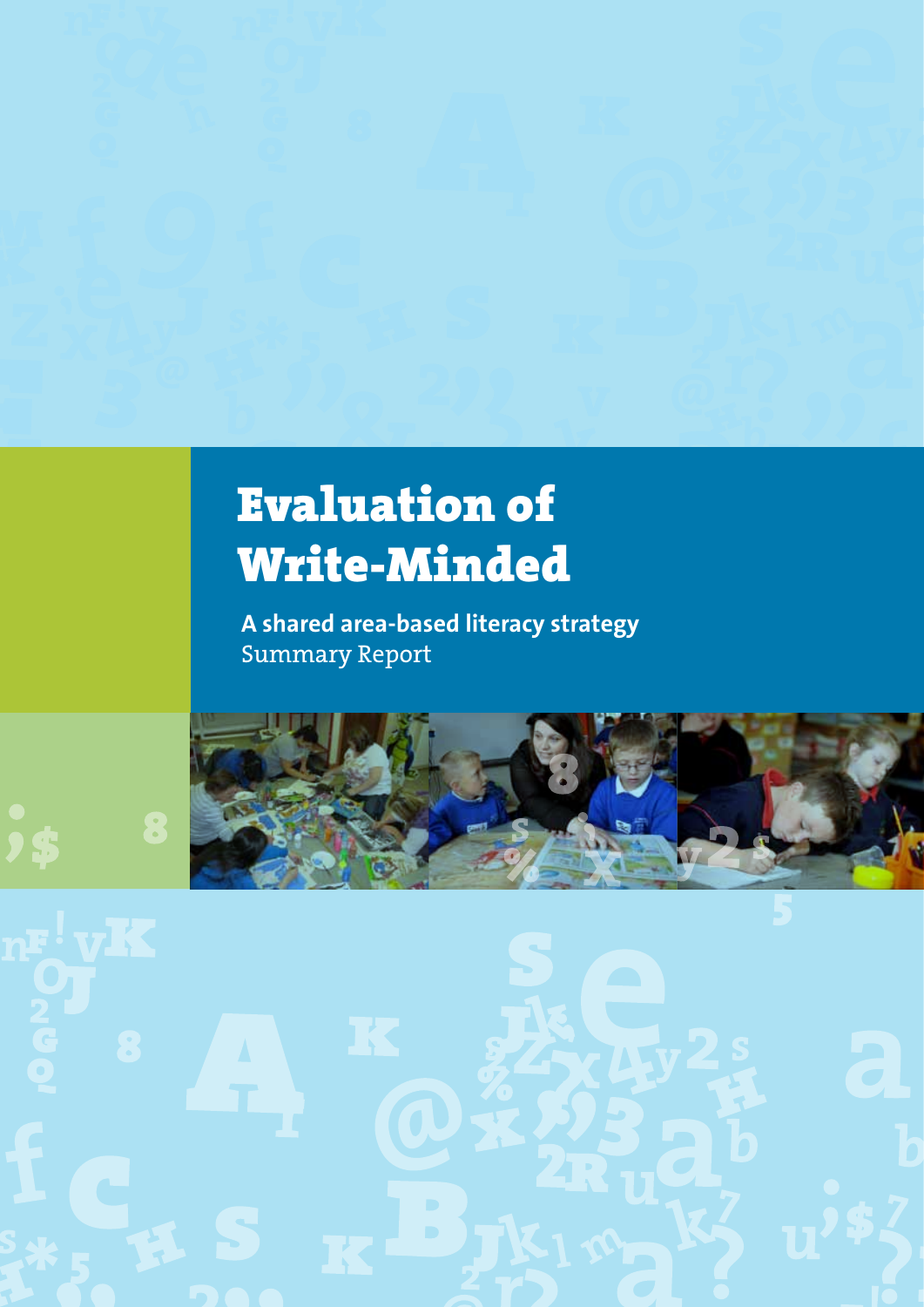

#### **Acknowledgments**

We would like to thank all the schools, parents, children, and community organisations in Ballymun that have contributed to this evaluation. We have had a warm welcome from the local community during our many visits and have enjoyed the time we spent in Ballymun.

We would also like to thank the Write-Minded Team (Duana Quigley, Martina Gannon and Lána McCarthy) for all their advice and support with the evaluation over the last two years, as well as the members of the Research Advisory Group which include:

- Marie Lawless, Policy and Research Officer, Ballymun Local Drug Taskforce
- · Dr Eileen O'Connor, Director, Drumcondra Education Centre
- · Fiona Rushe, Professional Development Support Team (PDST)
- · Kate Hogan, Chairperson, Ballymun Principals' Network (BPN)
	- · Dr Máirín O'Sullivan, Department of Education and Skills (DES)/ *youngballymun* Board
		- · Dr Gemma Cox, Evaluation Manager, *youngballymun*

How to cite this publication:

SQW (2012) Evaluation of Write-Minded: A shared area-based literacy strategy. Summary Report. London: SQW.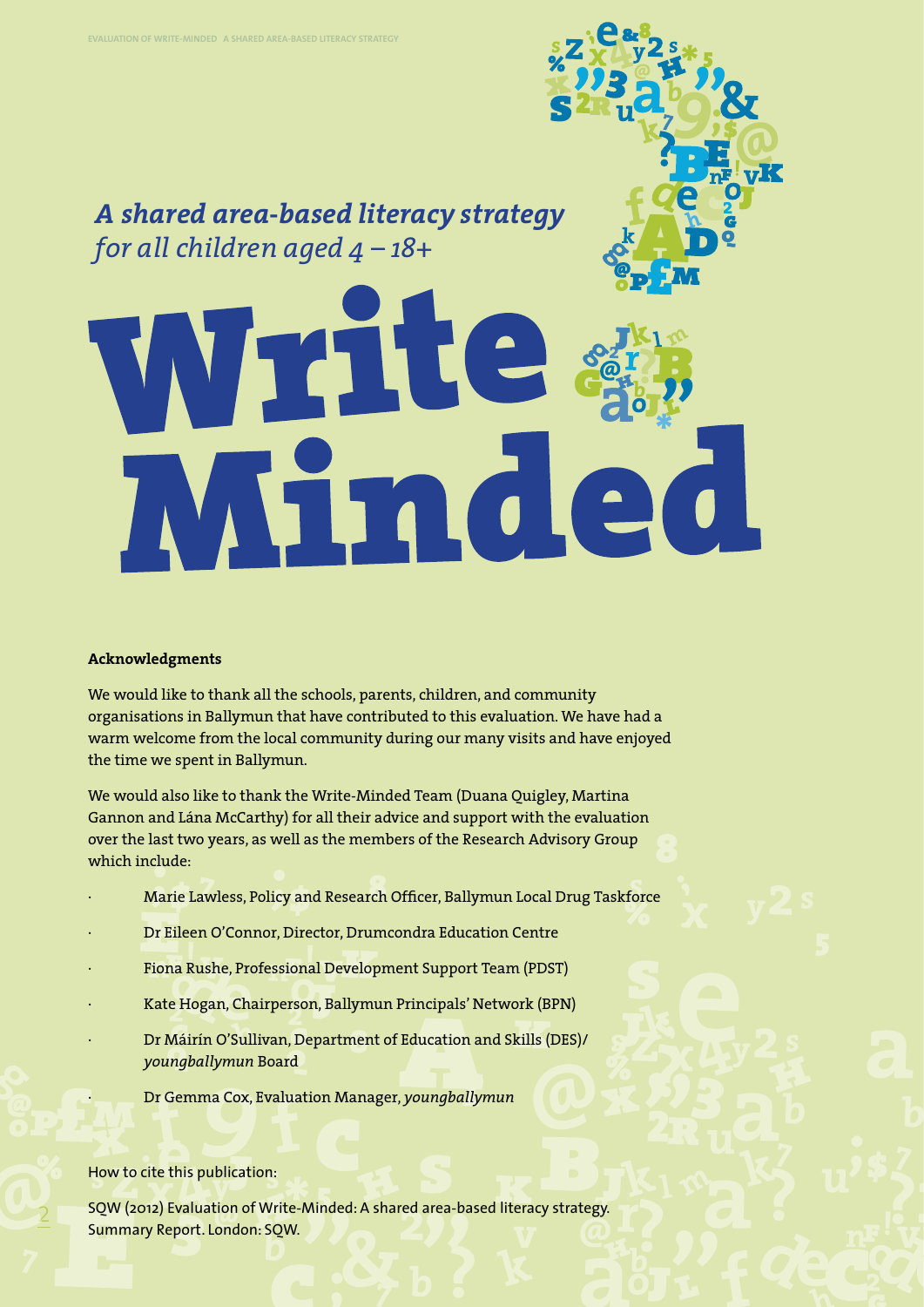### Introduction

- 1. This report presents the findings of the independent evaluation of Write-Minded undertaken by SQW in partnership with the National Foundation for Educational Research (NFER). Write-Minded is an area-based literacy strategy that aims to support schools, families, and community-based initiatives and projects in Ballymun to improve literacy outcomes for children and young people. The strategy provides comprehensive, coordinated, system-wide supports for the implementation of a mix of targeted and universal evidence-based practices focused on promoting literacy and educational wellbeing for children, young people and families in the community.
- 2. Write-Minded is one of a suite of services and strategies that constitute *youngballymun* - a ten-year complex community change initiative - established as part of the Government and Atlantic Philanthropies funded Prevention and Early Intervention Programme for Children (PEIP).ª It fits with and reinforces, at a community level, the work of Delivering Equality of Opportunity in Schools (DEIS). This is a national initiative, introduced by the Department of Education and Science in 2005, which aims to 'ensure that the educational needs of children and young people from disadvantaged communities are prioritised and effectively addressed'b . The DEIS Action Plan for Educational Inclusion for 3 to 18 year olds was designed to provide a more coherent and targeted approach to educational disadvantage drawing together a focus on literacy, numeracy, home-school engagement and family literacy. It includes the provision of additional teaching resources and other supports for primary and post-primary schools.
- 3. In Ballymun, however, which has some of the highest deprivation levels of any area in Ireland<sup>c</sup>, there was recognition that additional support and resources were necessary to augment DEIS supports and to counteract all of the barriers to educational inclusion faced by children and young people in the community. While all schools in Ballymun are designated as DEIS schools, they face a number of identified (although not necessarily unique) challenges in relation to developing literacy skills amongst the children in their classrooms. In particular;
	- Literacy attainment data demonstrates that children's primary-level reading scores are historically lower in Ballymun than the national average and that difficulties with reading become more pronounced as children move through the senior cycle of primary schoold.
	- · The high incidence of language delay amongst children was an issue that
- a The Prevention and Early Intervention Programme for Children (PEIP) was formally launched by government in 2006 to provide an innovative programme of support and quality care to foster better outcomes for children, young people and families from disadvantaged backgrounds.
- b DES (2005) *Delivering Equality of Opportunity in Schools (DEIS):* Dublin Stationary Office.
- c For example Ballymun D is the 2nd most deprived ED in Ireland according to the National Deprivation Index for Health and Health Research (see Kelly, A., & C. Teljure (2007) SAHRU Technical Report December 2007) . Ballymun B is the 2<sup>nd</sup> most disadvantaged ED in Dublin City according to the Haase & Pratschke Deprivation Index.( phttp://trutzhaase.eu/deprivation-index/area-profiles/).
- d Mac Ruairc (2008) *Literacy in Ballymun.* UCD, School of Education and Lifelong Learning. Unpublished Report. *youngballymun.*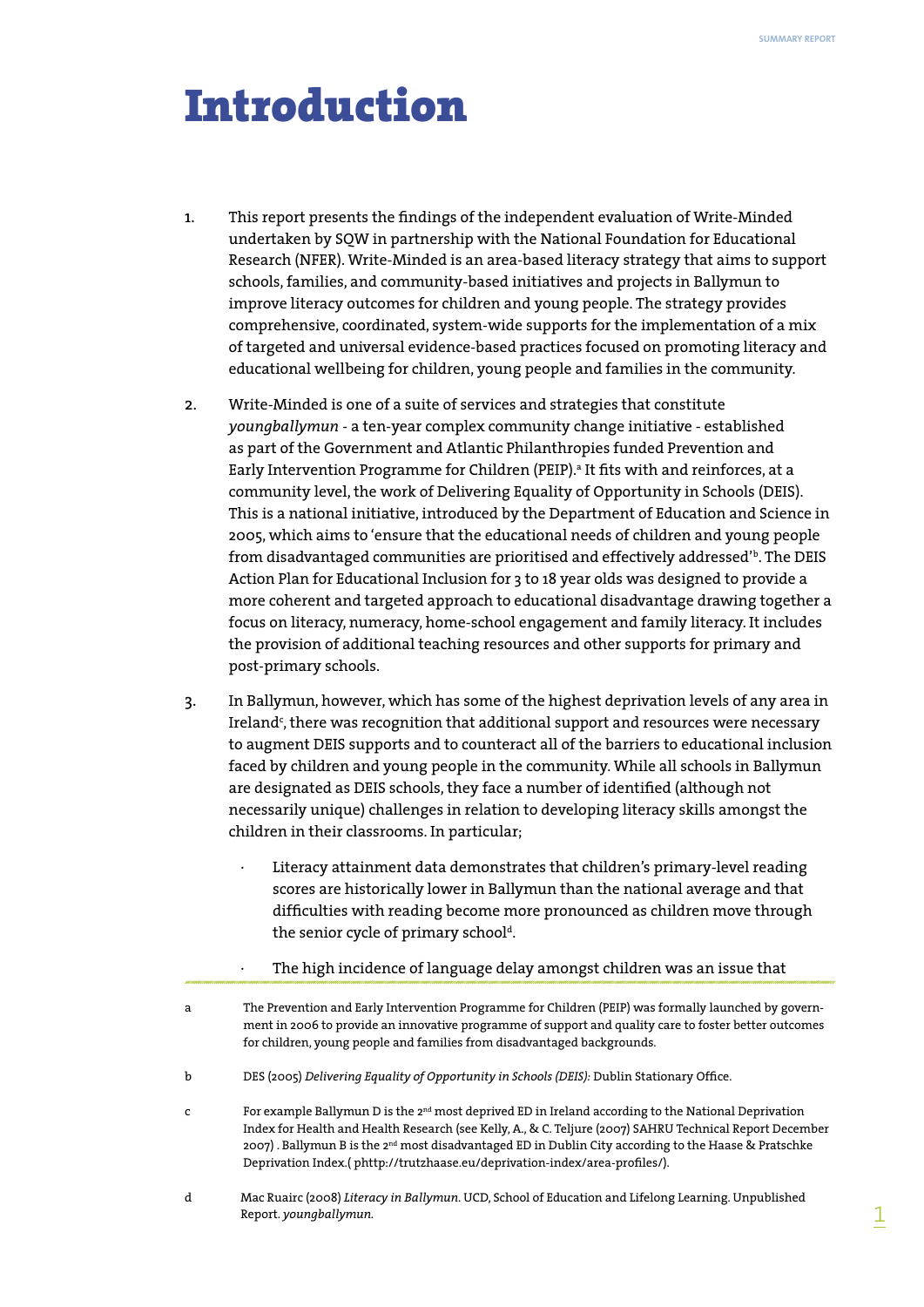

teachers considered to be problematic in each of the primary schools in the community, and is supported by research evidence<sup>e</sup>. Moreover, data suggests that Ballymun pupils' language competencies decrease as they progress through the school cycle<sup>f</sup>.

- Although there are a range of initiatives already in place to address reading comprehension difficulties, the need for greater consistency with respect to reading comprehension support was identified by schools<sup>d</sup>.
- The difficulty in sustaining the progress of children in relation to their language development and literacy is compounded by the low level of parental involvement in their children's learning. The need to empower parents to become educators of their own children was identified<sup>d</sup>.
- e Quigley, D. (2008) Pupils benefit from innovative Speech and Language Programme. *HSE Health Matters* 4:3:25.
- f Quigley et al (2012) Exploring the Observational Rating Scale (ORS) as language screening tool for primary school teachers: Implications for children with emotional and behavioural difficulties. Submission to the Special Issue of the J*ournal: Emotional and Behavioural Difficulties* "Language, Communication and the Child with Emotional and Behavioural Difficulties: Implications for Practice".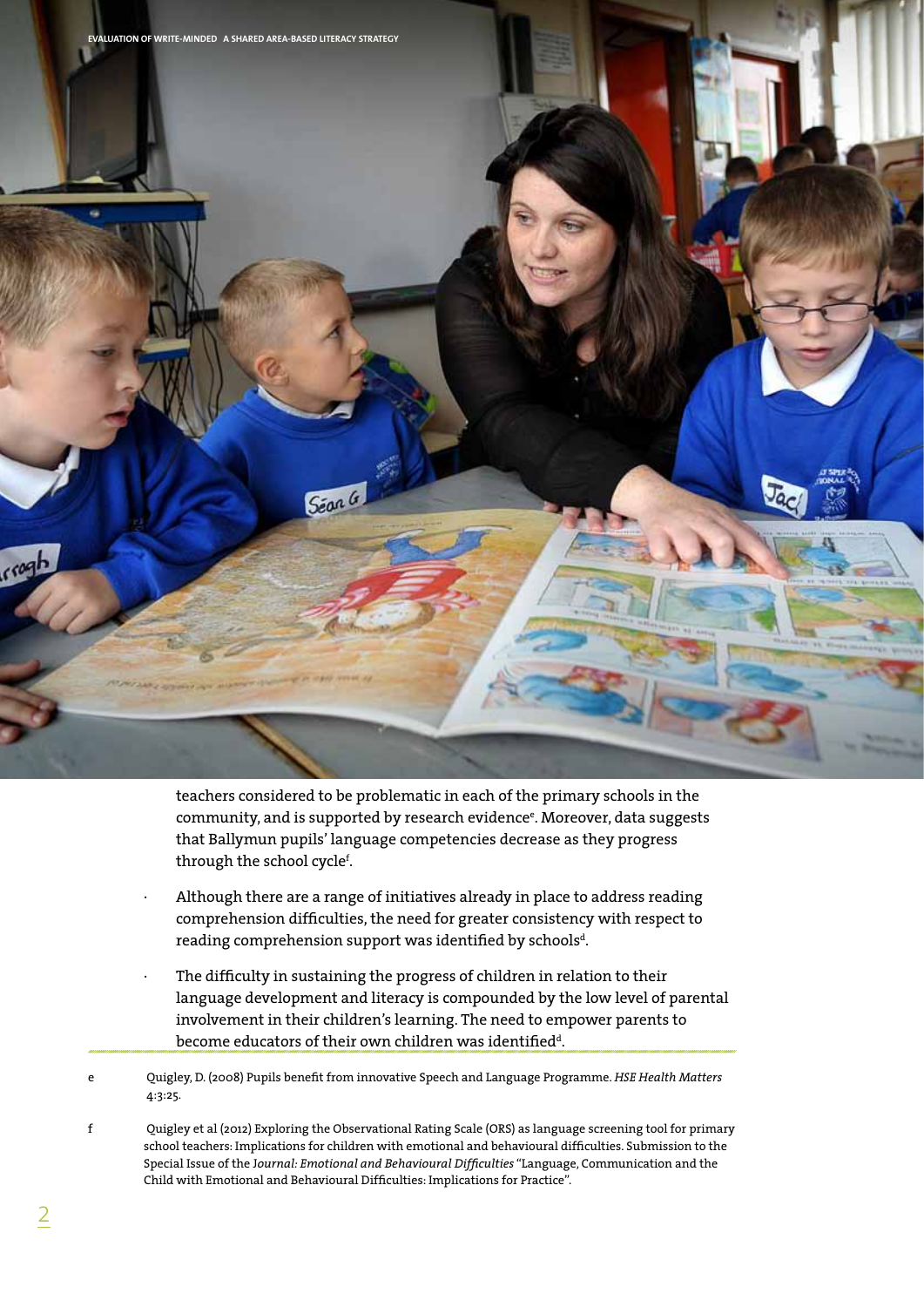- 4. In response to local literacy challenges, *youngballymun,* in partnership with the community of schools (11 primary schools and one post-primary school) and other key stakeholders, engaged in an independently facilitated service design process between February 2008 and October 2009. The ensuing locally developed literacy strategy, designed to bridge the divide between research and practice in the field, and to complement DEIS, focuses on two strands of work; school-based literacy support and family and communitybased literacy support.
- **5. Table 1** below summaries the key features of the Write-Minded Literacy Strategy across the two strands.

|                                  | Table 1: KEY FEATURES OF THE WRITE-MINDED LITERACY STRATEGY                                                                                                                                                                                                                                                                            |
|----------------------------------|----------------------------------------------------------------------------------------------------------------------------------------------------------------------------------------------------------------------------------------------------------------------------------------------------------------------------------------|
| School-Based Support             | Develop and implement a balanced literacy framework (addressing<br>reading comprehension, reading fluency, writing and oral language)<br>to support the embedding of literacy learning across the curriculum<br>as a priority for all teachers within all schools in Ballymun                                                          |
|                                  | Tailored capacity building, teacher training activities and peda-<br>gogical support to facilitate the ongoing development and imple-<br>mentation of whole school literacy plans (via the balanced literacy<br>framework) and to further integrate proven language and literacy<br>methodologies into teaching across the curriculum. |
|                                  | Support and embed school-wide assessment and ongoing moni-<br>toring procedures (outcome) to ensure the needs of children are<br>identified (as early as possible) through assessment processes and<br>addressed through the provision of timely, appropriate, supports.                                                               |
|                                  | Support children's transition from primary to post-primary school<br>through the development and implementation of Ballymun Transi-<br>tions Programme                                                                                                                                                                                 |
| Family & Commu-<br>nity Supports | Develop and implement methodologies and initiatives to engage<br>and support families' literacy and educational support skills (us-<br>ing the balanced literacy framework) to empower them to become<br>positive role-models for, and co-educators of their children.                                                                 |
|                                  | Engage, support and mentor community-based organisations to<br>build their capacity to integrate literacy within their work and to<br>respond to the emerging literacy needs of their client groups.                                                                                                                                   |

- 6. A core team are tasked with driving and supporting the facilitative implementation of the Write-Minded literacy strategy; a Literacy Co-ordinatorg , an Oral Language Development Officerh (both appointed in 2009) and a Family and Community Literacy Development Officeri (appointed in 2010). The core team actively guide and mentor those directly responsible for implementing the strategy; to this end they work with all schools in the community (11 primary and one post-primary school), the teachers therein, a range
- g The Literacy Co-ordinator was formally DEIS Advisor
- h The Oral Language Development Officer was Senior Speech and Language Therapist with the HSE, seconded to youngballymun.
- i The Family and Community Literacy Development Officer was formally Family Literacy Co-ordinator and Tutor in Ballymun Adult Read and Write Scheme.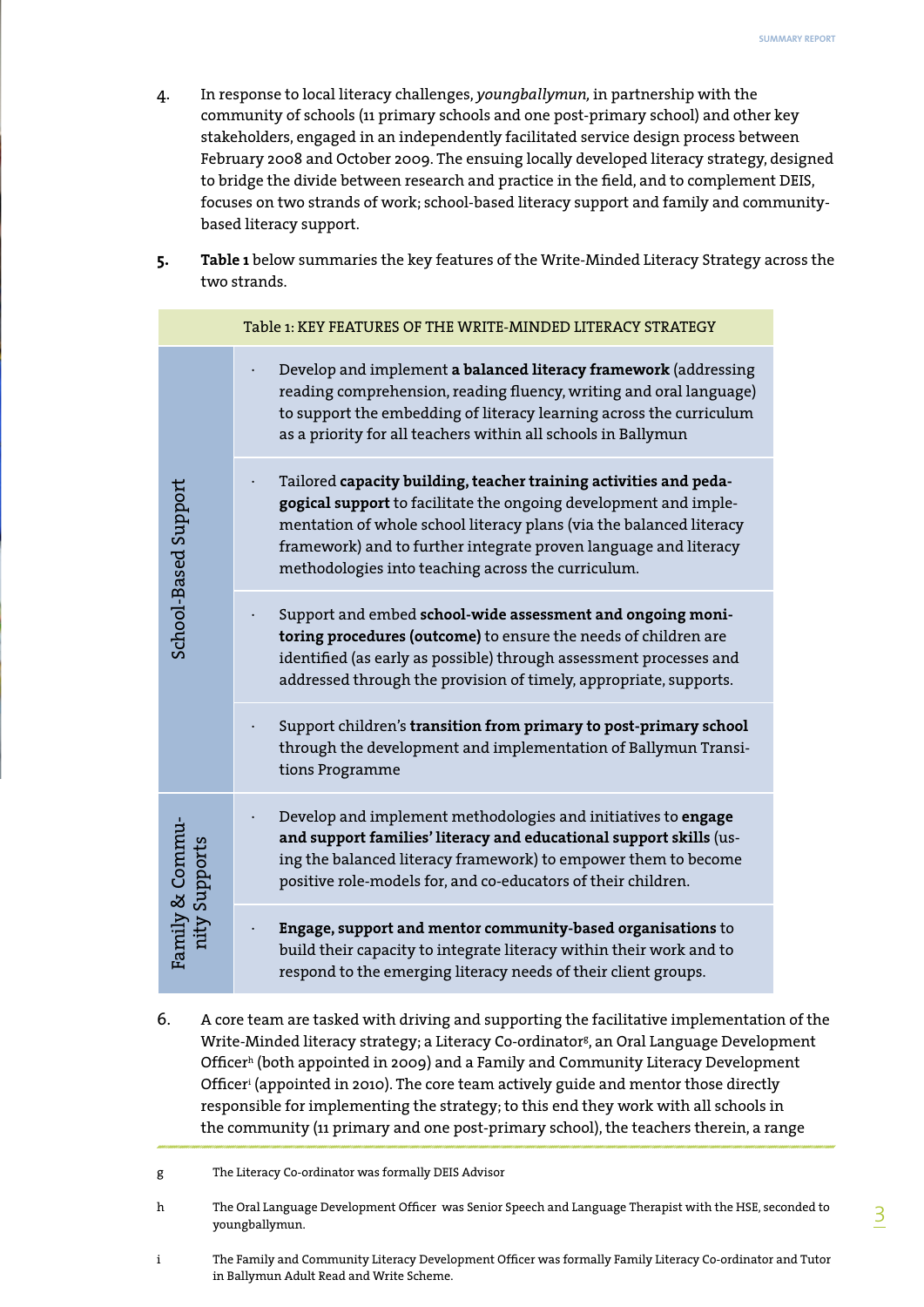of community-based initiatives and projects and parents and families in Ballymun. In turn, the core team are mentored by experts in the field, including Professor Timothy Shanahan (Director of the Centre for Literacy, University of Illinois), Dr. Gerry MacRuairc (School of Education, University College Dublin) and Dr. Martine Smith (School of Linguistic, Speech and Communication Sciences, Trinity College, Dublin). An Implementation Team, comprising multiple local stakeholders, oversees the work of the core team and supports the ongoing implementation of the literacy strategy with fidelity and good effect. Strategic direction is provided to the team by youngballymun's Programme Manager.

7. A phased approach was adopted to the implementation of the Write-Minded strategy. Initial implementation started in early 2009 with the appointment of the Literacy Co-ordinator. The evaluation commenced once the core team had reached capacity (in mid 2010) to fully support the implementation of all strands of the strategy.

## Objectives and Approach

- 8. In August 2010 SQW, in partnership with the National Foundation for Educational Research (NFER), was appointed to undertake an evaluation of Write-Minded. The specific purpose of this evaluation was to understand the effectiveness of Write-Minded in relation to:
	- · planning outcomes for schools
	- · (primary/post-primary) transitional outcomes for pupils
	- · pedagogical outcomes for teachers
	- children's literacy outcomes
	- · literacy skills outcomes for families
	- · literacy development outcomes for the wider community
- 9. A second aspect of the study was to facilitate the development and implementation of a mechanism to allow for the ongoing monitoring and evaluation of the literacy strategy.
- 10. Evaluation activity was carried out between October 2010 and January 2012, and comprised of literacy assessments with children in Ballymun primary schools, indepth school-based interviews and a survey of teachers and Principals, as well as interviews with community organisations and discussion groups with local parents. A summary of the methodology and the timing of activities it outlined in Table 2.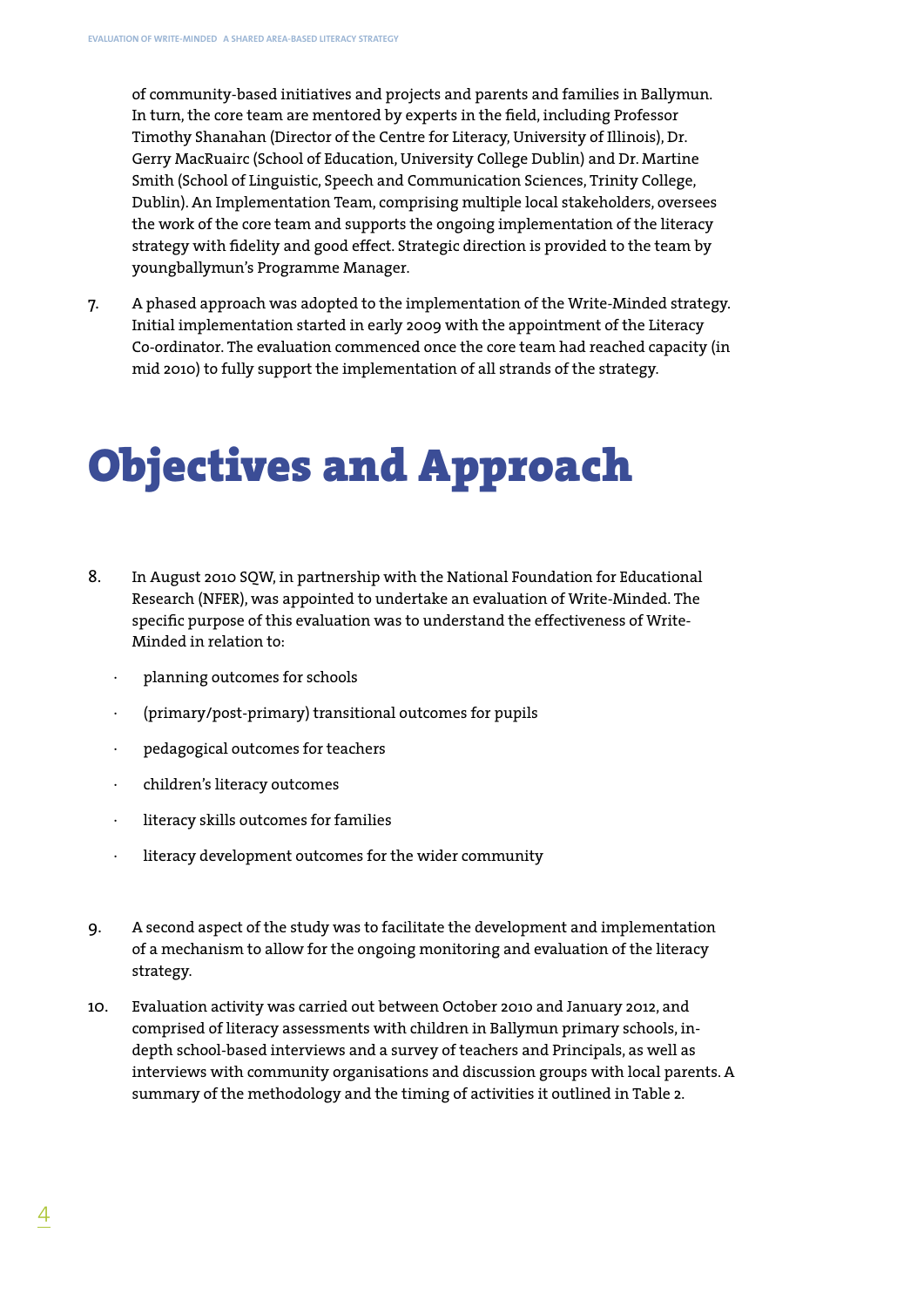| Task & activities<br>(and lead organisation)                                                             | Outputs                                                                                                                                               | Dates undertaken                                         |
|----------------------------------------------------------------------------------------------------------|-------------------------------------------------------------------------------------------------------------------------------------------------------|----------------------------------------------------------|
| Literacy assessments (two<br>rounds of assessments) -<br>primary schools only<br><b>NFER</b>             | Collection of reading assess-<br>ment data for all 1st/3rd/6th<br>class pupils                                                                        | February - June 2011                                     |
|                                                                                                          | Group writing assessment<br>with all 1st/3rd/6th class pupils                                                                                         | November 2010 $-$<br>January 2011 and<br>May - June 2011 |
|                                                                                                          | Attitudes to literacy<br>questionnaire with all<br>$1st/3rd/6th class pupils (n=746)$                                                                 | May - June 2011                                          |
|                                                                                                          | Analysis of CELF-4 assess-<br>ments data (with selected<br>pupils)                                                                                    | June 2011                                                |
| Qualitative research in<br>schools (two rounds of<br>fieldwork)<br>sow                                   | School case studies (all<br>primary schools, 1 post-<br>primary school and<br>Youthreach)                                                             | November 2010/2011                                       |
|                                                                                                          | Interviews with Principal,<br>$\ddot{\phantom{0}}$<br>teachers & support staff in<br>each school (n=135)                                              | November 2010/2011                                       |
|                                                                                                          | Teacher satisfaction<br>questionnaire (first wave of<br>fieldwork only) (n=117)                                                                       | February 2011                                            |
| Community group<br>interviews and parent/<br>pupil discussion groups<br>(two rounds of fieldwork)<br>sow | Interviews with community/<br>statutory organisations<br>that have engaged with<br>Write-Minded (n=12<br>individuals representing 9<br>organisations) | January - February<br>2011                               |
|                                                                                                          | Feedback from parents/<br>carers etc.                                                                                                                 | December 2011-<br>January 2012                           |

- 11. As Write-Minded adopted a phased approach to implementation and work was already underway at the time the evaluation was commissioned, it was not possible to set up a full experimental design using either a randomised control trial or a regression discontinuity design. Therefore, it was agreed that the most practical approach would be to use a preand post-test design to assess the impact of the strategy on child literacy outcomes. The approach adopted to measure children's literacy involved three specific assessments was as follows:
	- · Analysis of data from MICRA-T (or DPRT-R, where appropriate) reading assessmentsj across three year groups (1st, 3rd and 6th classesk) at primary level (n=787). Assessment
- j There are two standardised reading assessments available to primary schools in Ireland the Mary Immaculate College Reading Attainment Test (Micra-T) or the Drumcondra Primary Reading Test (DPRT-R). Three schools in Ballymun have change to DPRT-R recently so comparative longitudinal data were not available. The remaining (8) schools continue to use Micra-T.
- k In Ballymun schools, children in 1st class are on average 6 years of age,  $3^{rd}$  class child are on average 8 years of age, and 6<sup>th</sup> class children are on average 11 years of age.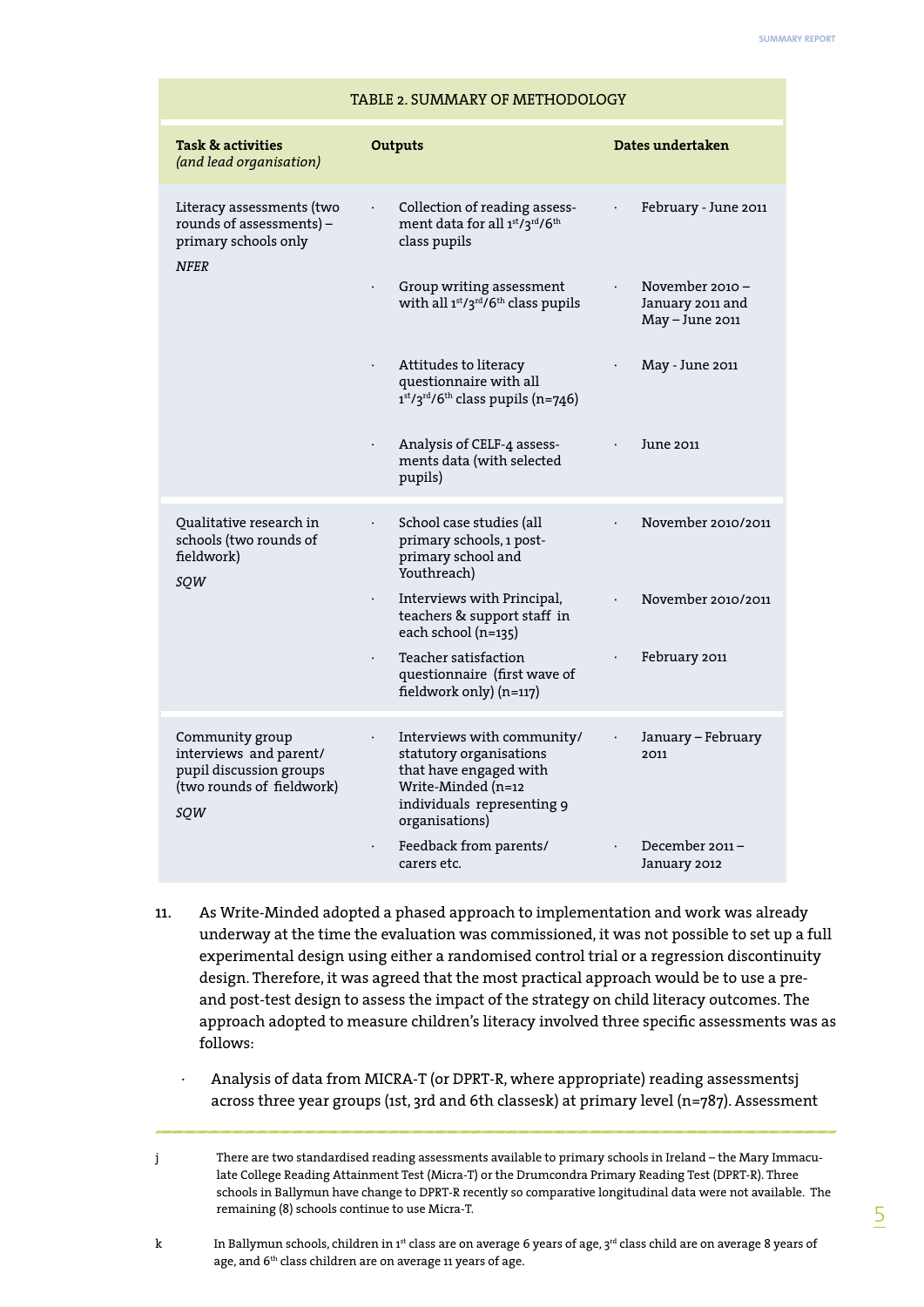



data was collected from all primary schools across all relevant class years for the academic year 2010/11; where appropriate historical data were provided (i.e. three years of assessment data were provided for 3rd class children).

- Analysis of CELF-4 (CELF the Clinical Evaluation of Language Fundamentals) oral language assessment (a standardised tool for assessing language abilities) data, on a sub-sample of pupils in  $3^{rd}$  and  $6^{th}$  class (in 2010/11; n=165). These assessments were undertaken at two time points: September 2009 (when selected pupils were in 2<sup>nd</sup> and 5<sup>th</sup> classes) and May 2011. The CELF-4 assessments were administered to pupils on a one-to-one basis by the Oral Language Development Officer and speech and language therapy students from Trinity College Dublin.
- There is no standardised assessment of writing in Ireland. Consequently, bespoke writing assessments (designed by NFER) were administered by the classroom teachers to pupils (in  $1^{st}$ ,  $3^{rd}$  and  $6^{th}$  classes) as a group exercise at two time points. The assessments which comprised of two age-appropriate writing tasks, one shorter and one longer, were designed to focus on different writing forms and purposes.
- · A Pupil Data Form was developed that allowed for the capture (on an ongoing basis) of anonymised pupil-level data (using alpha-numeric pupil identification codes) across each of the assessments undertaken. This included the capture of historic MICRA-T/DPRT-R data for all pupils in the relevant year groups (to look at longerterm trends), assessment data from the two waves of CELF-4 assessments (for a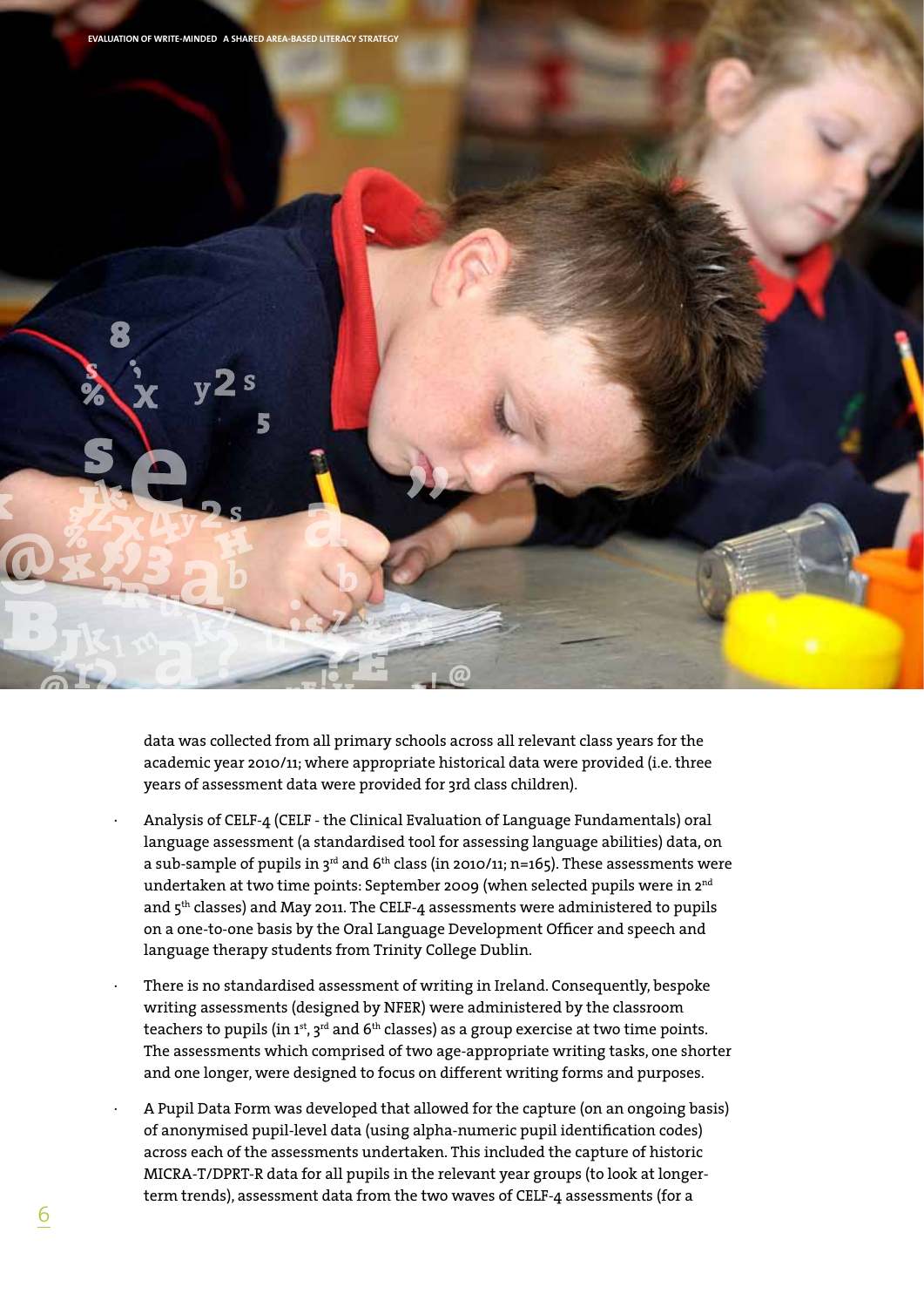cohort of 117 pupils') and the writing assessments (for all pupils in the relevant year groups).

12. In addition, NFER developed two pupil questionnaires based on items from the PIRLS 2011 questionnaire<sup>m</sup> (one used with  $3^{rd}$  and 6<sup>th</sup> class pupils and a simplified version for 1st class pupils) in consultations with *youngballymun*. The purpose of the questionnaire was to elicit pupils' confidence and enjoyment of literacy (i.e. reading, writing, speaking and listening). The questionnaires were administered by classroom teachers to the whole-class groups in May 2011.

## Key Findings

#### *Engagement with schools*

- 13. Primary schools have engaged actively with the Write-Minded strategy. This was borne out by teachers' participation in Write-Minded's training and professional development activities (even when delivered outside of school hours). A series of professional development opportunities are provided throughout the academic year, some facilitated by the Write-Minded team and some externally facilitated. Many teachers in the area had previously attended First Steps training, and Write-Minded offered supplementary training sessions. Teacher participation in these First Steps series of training programmes was good<sup>n</sup> and the bespoke professional development workshops were particularly well attended $^{\circ}$  .
- 14. The existing local knowledge of the Oral Language Development Officer, the Literacy Coordinator and the Family and Community Literacy Development Officer, as well as their professional experience, was highly regarded by local schools. The team members were trusted and their experience of working in Ballymun schools in their previous roles was valued. This and the fact that the schools (and a broad range of community partners with an interest in literacy) played an active role in identifying the core components of the literacy strategy during the service design process have undoubtedly been key factors in initiating and maintaining primary schools engagement with Write-Minded.
- 15. Engagement at a post-primary level was more challenging. Once Ballymun pupils have completed their primary education, they have a choice of post-primary schools, both within and immediately outside of Ballymun. Second level choices within Ballymun itself include one post-primary school and a Youthreach Centre (for the education of students aged 16 years and older) and there are twelve post-primary schools within
- l 165 pupils took part on the first wave of CELF-4 assessments, however, only 117 of this group eventually completed all aspects of the literacy assessments (i.e. two waves of the CELF-4 and writing assessments, as well as MICRA-T and/or Drumcondra reading comprehension assessments)
- m The Progress in International Reading Literacy Study (PIRLS) is an international assessment which focuses on three main areas of literacy: process of comprehension, purposes for reading, and reading behaviors and attitudes. The background questionnaire is used to determine the reading behaviors and attitudes. Ireland participated in PIRLS in 2011 for the first time; data will be available in 2012/13.
- n For example, 29 teachers across 7 schools completed the First Steps Speaking and Listening training, 40 teachers across 9 schools completed the First Steps Reading training and 21 teachers across 7 schools completed the First Steps Writing training.
- o For example, 171 teachers across all 11 schools participated in vocabulary and reading fluency workshops, and 92 teachers across 9 school participated in the spelling workshops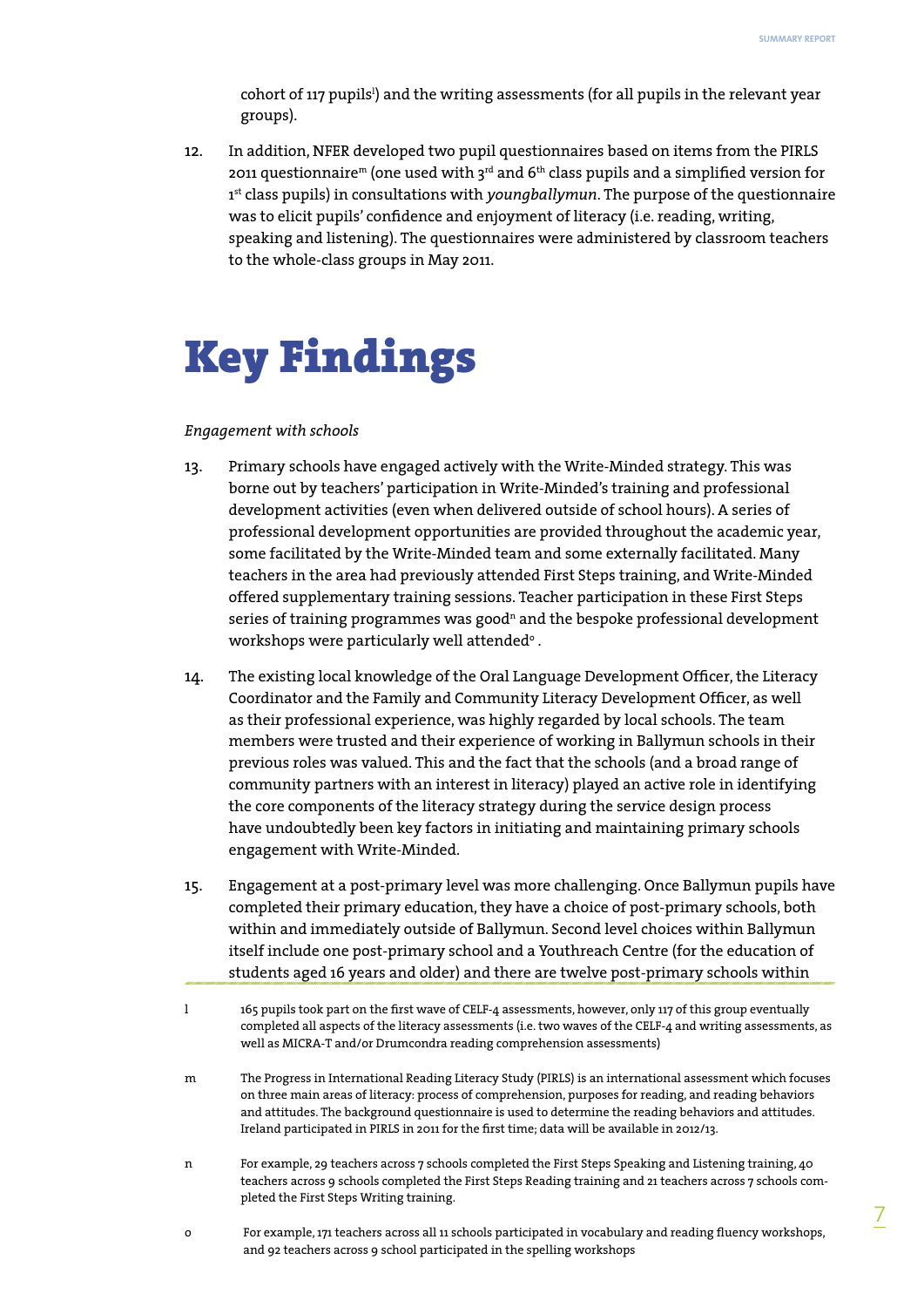two kilometres of Ballymun. This presents a challenge in targeting resources and providing follow-on literacy supports for students from Ballymun primary schools. To a large degree, the challenges posed in developing literacy at post-primary level reflect issues facing the education sector as a whole (e.g. limited instruction in teaching literacy during initial post-primary teacher education and low teacher confidence in supporting literacy) rather than being Ballymun-specific.

#### *Planning outcomes for schools*

- 16. Write-Minded uses evidence-based approaches to develop a focus for the work. The Balanced Literacy Framework incorporates the four categories of instruction recommended by the Chicago Literacy Framework<sup>p</sup> —word knowledge, reading fluency, reading comprehension, and writing. The Framework requires equal emphasis on each of these four aspects of literacy instruction. Fundamental to the framework is the integration of literacy across the curriculum and the development of whole school literacy plans.
- 17. From 2005 onward, DEIS has required those schools which benefit from DEIS funding to focus on whole school action planning to address each of the areas: literacy, numeracy, attendance, retention, educational progression, attainment, engagement with parents and with external agencies and community bodies. Building on individual DEIS schools' whole school planning for literacy, Write-Minded's support has helped to ensure clarity, continuity and consistency in the planning process for literacy across the community of schools. This support has contributed to each primary school in Ballymun now having a tailored whole school literacy planning process in place, informed by the balanced literacy framework, which is also guiding literacy teaching across the curriculum. Teachers reported the whole school literacy plan as being a central feature of many staff meetings, with regular discussion on progress and feedback from teachers on which aspects were working well (or less so). Supporting the ongoing development of whole school planning for literacy in Ballymun primary schools is an important contribution of Write-Minded which is leading to whole school planning for literacy becoming more strongly embedded in school practice.

#### *(Primary/post-primary) Transition outcomes*

- *18. youngballymun*-commissioned research (during service design) highlighted the particular difficulties associated with transition to second level for all pupils and particularly for those with literacy difficulties. It suggested the need to 'scaffold the children's transition from primary to second level'd. In response, Write-Minded developed and supported the implementation (at a classroom level) of the Ballymun Transitions Programme, designed to support and prepare pupils for the transition from primary to post-primary school. The transitions programme included the development of a resource pack for teachers and  $6<sup>th</sup>$  class pupils in collaboration with teachers, Principals and school support services, and informed by feedback from pupils.
- 19. Feedback from teachers was very positive; they reported growing confidence in delivering the transitions programme and growing awareness of the anxieties children face when they are about to move school. Teachers indicated the initiative was benefiting young people and was making the transition between schools easier for them, because their concerns and anxieties were being addressed.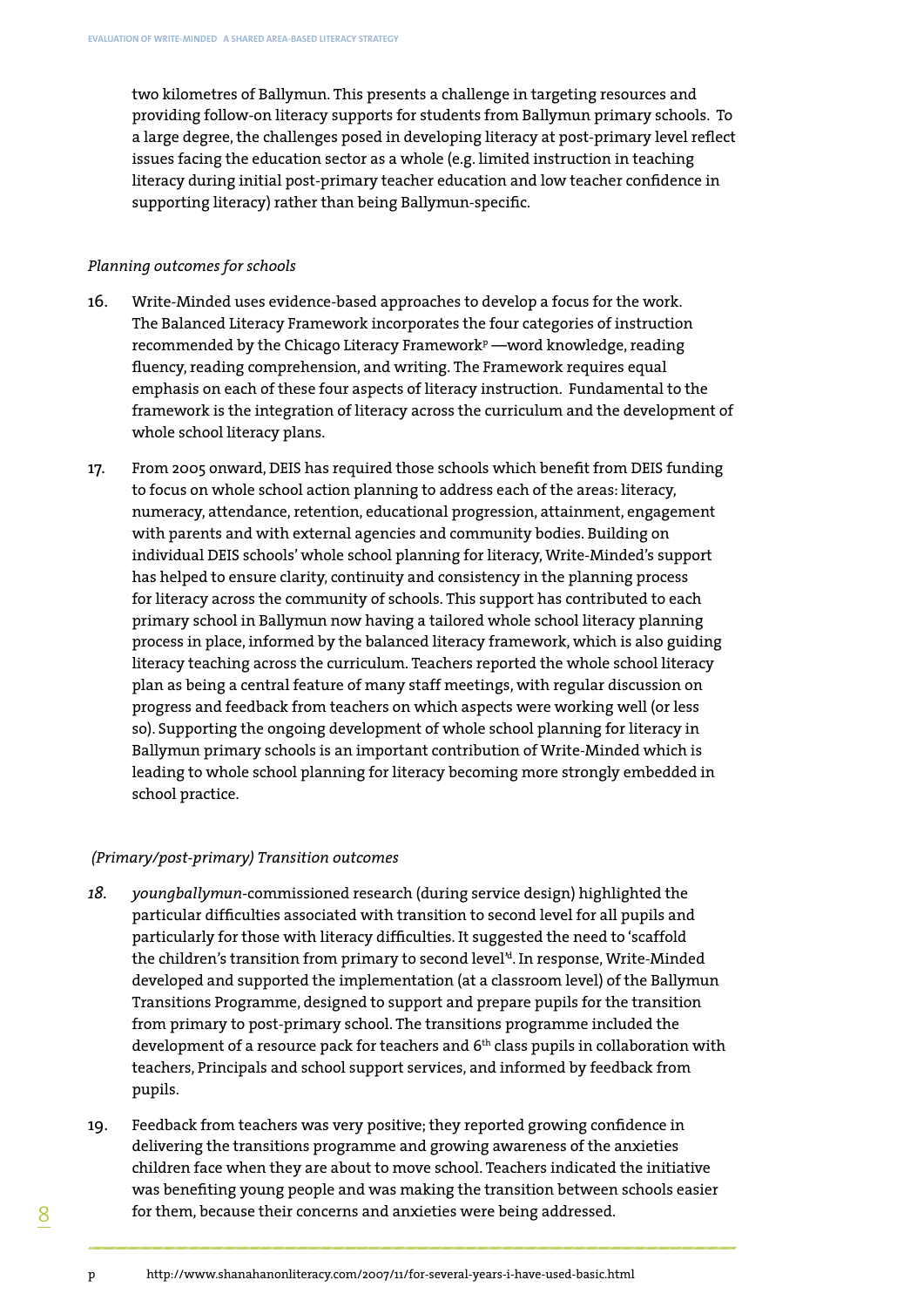*"It's my 3rd year teaching Mission Transition - it is really helping to prepare children for secondary school and has been a huge success. The children love the work packs".*

#### *Pedagogical outcomes for teachers*

20. Teachers indicated that, as a result of participating in Write-Minded training and development activities, they were adapting their teaching style and putting new techniques into practice. First Steps training series, one-to-one support and lesson modelling were most frequently mentioned as the most useful support received. First Steps is one of several resources being provided under DEIS; it is a highly structured programme that offers a range of evidence-based methodologies to support teaching and learning; it provides advice on how to teach, not what to teach. It covers the areas of oral language, reading, and writing. Teachers reported that the tailored capacity-building activities of Write-Minded have helped them implement First Steps approaches.

> *"The support of Write-Minded has been fantastic. It has put the First Steps books and messages into action and brought the whole programme to life, providing much needed support resources and ideas, and also making the First Steps programme more relevant".*

21. Examples of changes in teaching practice also included:the implementation of a crosscurricular approach to teaching literacy, more frequent and improved assessment and review of pupil progress, and a greater focus on writing and more interactive teaching approaches. Teachers reported feeling more confident in teaching literacy as a result of the Continuing Professional Development (CPD) support they had received, with several stating they were now enjoying teaching more.

> *"I have a whole different outlook on teaching English now. I find it easier to teach – that probably has an effect on the children. I enjoy teaching, so they enjoy it more".*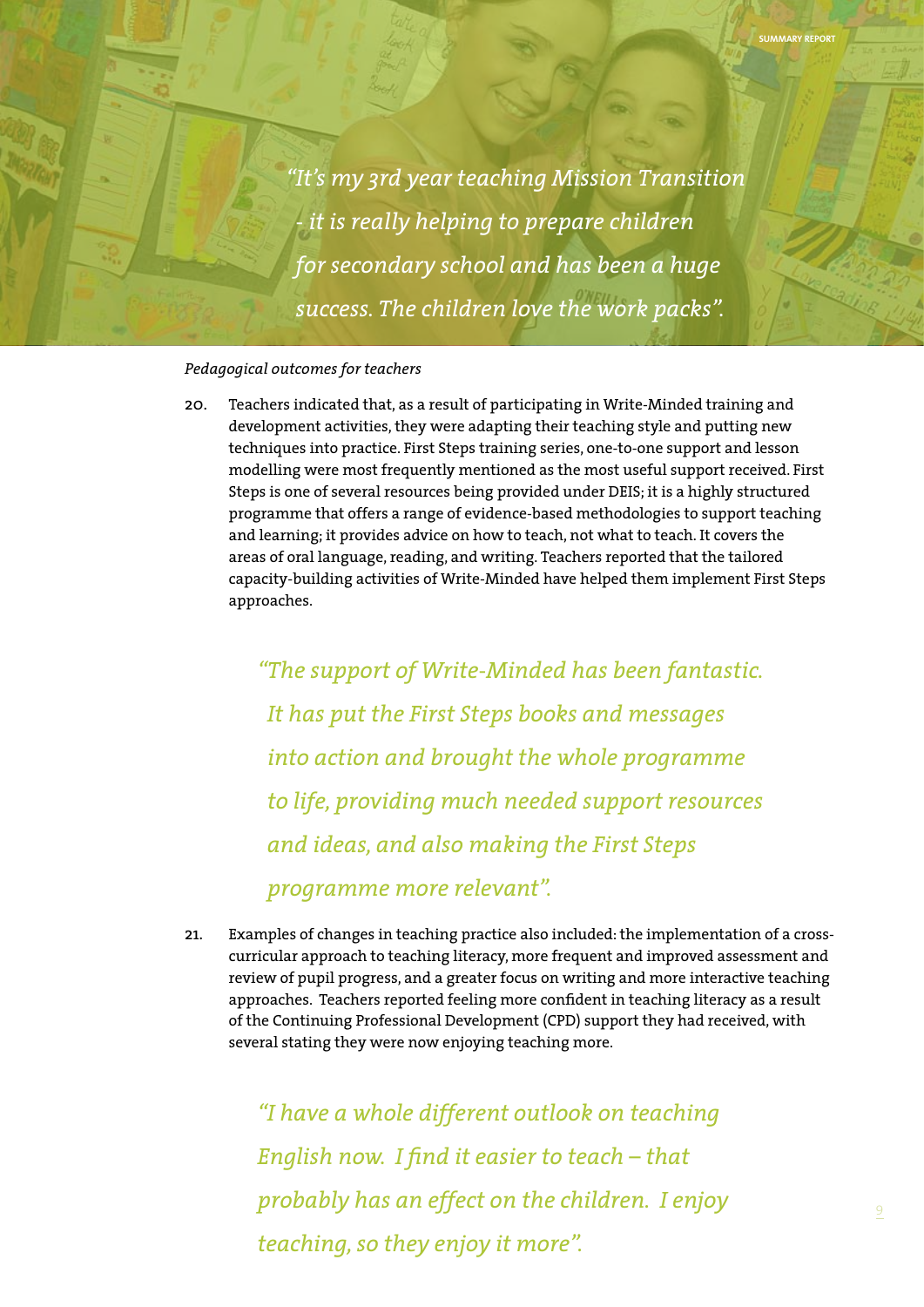- 22. That said, several Principals and teachers also suggested that the number of initiatives and new ideas being introduced through Write-Minded had, at times, been a bit overwhelming and that there was a need to slow down and consolidate the learning to date, to make sure that the language and literacy methodologies are being embedded in teaching practice. To this end, it was suggested that more focus on in-classroom support to help embed different literacy approach would be useful, and the development of tailored in-classroom resources for teachers working with the younger age groups.
- 23. However, teachers also reported a commitment to continuous professional development in schools, evidenced by their ongoing involvement with training and development activities coordinated by the Write-Minded team. The fact that teachers and Principals are keen to see Write-Minded continue, reflects the enthusiasm and value placed on the tailored professional development activity.
- 24. Teachers in Ballymun reported that changes in their literacy teaching and Write-Minded's professional development activities gave them new understanding of the tasks and new ways of working. However, there is also evidence to indicate that the professional development activities provided a set of conditions that led teachers to change their expectation of and views on how well children from Ballymun could achieve. Teachers explicitly mentioned the fact that the Write-Minded team had encouraged them to raise their expectations of themselves and their pupils.

#### *Children's literacy outcomes*

- 25. Analysis of the historical standardised reading assessment data (MICRA-T) showed that the 2010/11 cohort of  $3^{rd}$  and  $6^{th}$  class children experienced a decline in performance on this assessment (to below the national average) from 2nd class onward. However, **Figure** 1 indicates a levelling off of the decline in performance for the 6<sup>th</sup> class cohort over the previous two years (i.e. in  $4<sup>th</sup>$  and  $5<sup>th</sup>$  class). This is contrary to the pattern previously identified in Ballymun (Mac Ruairc, 2008)<sup>d</sup> which indicated that a downward shift in literacy attainment scores was evident in  $2<sup>nd</sup>$  class, with a very significant shift in a downward direction in 4<sup>th</sup> class. Indeed, analysis in 2010/2011 revealed a slight upturn in performance for the  $6<sup>th</sup>$  class cohort (between  $5<sup>th</sup>$  and  $6<sup>th</sup>$  class).
- 26. At the same time, analysis revealed a decrease in the rate of decline of the  $3<sup>rd</sup>$  class

 *"It is important to raise the bar – which Write-Minded has helped us to do. In an area like this it is easy to become complacent and 'that will do', but it [Write-Minded] has really helped us push against the barriers and challenges us and the children"*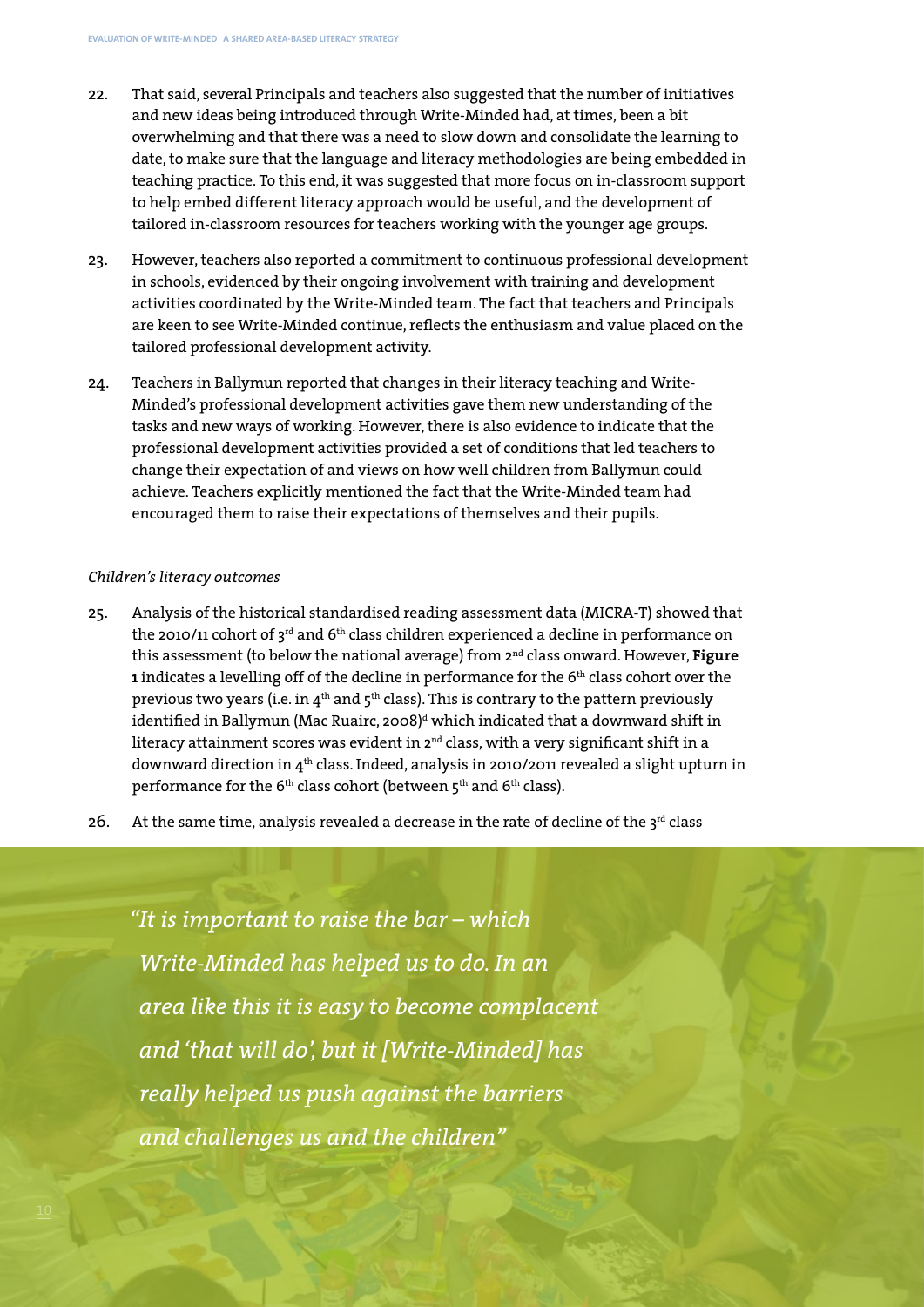cohort of children although the scores attained by the  $3<sup>rd</sup>$  class were not statistically different to those previously attained by the  $6<sup>th</sup>$  class when in  $1<sup>st</sup>$  and  $3<sup>rd</sup>$  class. Of note however, is that the data also shows that the  $1<sup>st</sup>$  class children (in 2010/11) are a significantly stronger performing cohort in reading than their predecessors. Unlike earlier cohorts, these children would have experienced elements of the *youngballymun* literacy strategy prior to taking Micra-T assessments in 1<sup>st</sup> class. Viewed together, the performance of 1<sup>st</sup> class children, coupled with the levelling off of the decline in assessment scores for the  $3<sup>rd</sup>$  and  $6<sup>th</sup>$  class cohort in the period since the schools began to implement the literacy strategy (in 2009) point to possible benefits of Write-Minded.



Figure 1. Early evidence of pupil outcomes? Evidence from Micra-T data 2005 to 2011

27. The consensus view from schools was that Write-Minded has been important in providing a greater focus for literacy and in further developing the capacity and skills of teachers around literacy teaching. This, coupled with the early evidence of the current 1<sup>st</sup> class being a higher achieving cohort than the  $3<sup>rd</sup>$  and 6<sup>th</sup> class were in reading at the same age, leads us to be optimistic that the Write-Minded strategy may be having an impact on improving children's literacy through the support provided to schools. It will be important to continue to monitor these scores to capture any measurable impact on improvement within and between cohorts and to compare these scores with other DEIS areas in order to attribute any such change to the Write-Minded strategy.

#### *Literacy skills outcomes for families*

28. The Write-Minded literacy strategy recognises that parental and family involvement is central to its success. Since mid-2010 the Family and Community Literacy Development Officer (building on earlier work) has planned, coordinated and implemented a programme of activities aimed at supporting the involvement of parents in their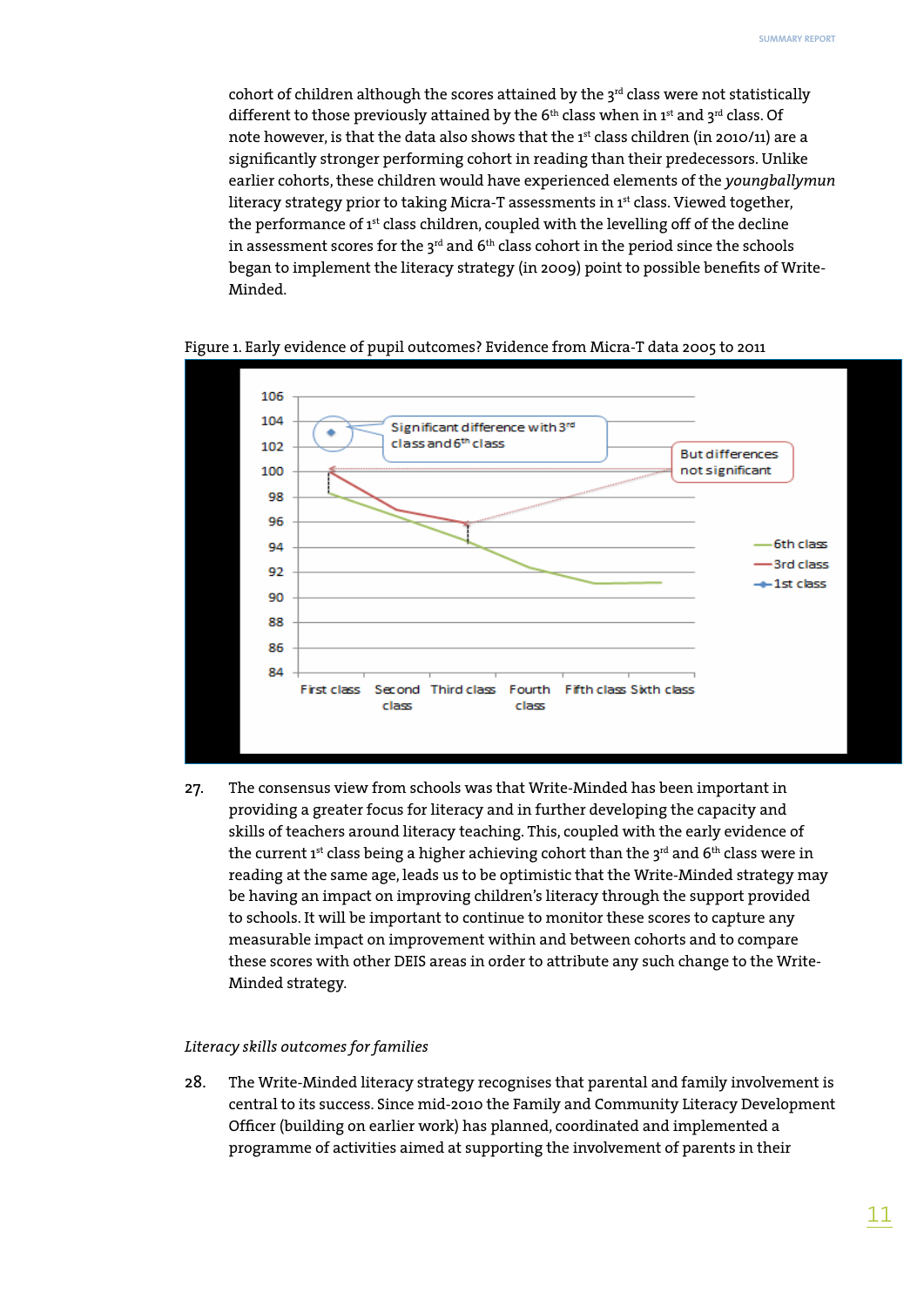children's learning (e.g. Story Sacksª, Incredible Book Club<sup>r</sup>, Big Dreamsª). The success in engaging parents and families is evidenced through the numbers that have completed Story Sacks (106 between September 2010 and January 2012), have attended school-based activities such as Story Time and the consistently high attendance at Breakfast Buddies sessions, with an average of 60 parents participating in each session. The latter Breakfast Buddies – is a bi-monthly forum in which basic literacy skills workshops are delivered. Each facilitated workshop has a specific theme (linked to the balanced literacy framework) and parents learn to model good literacy practices with their children. The approaches taken by Write-Minded to engage parents in developing their children's literacy skills have been successful in drawing together different communities from within Ballymun, with women from the local Traveller community and those from non-English speaking immigrant families, for example, attending the Breakfast Buddies sessions.

- 29. Parents were very enthusiastic about their experiences of attending the Write-Minded activities focusing on developing their children's literacy skills. The benefits resulting from participation in these activities that were noted by parents included more reading taking place in the home, reading being more interactive and fun, learning specific techniques to support literacy, and greater confidence in being able to support children in developing literacy skills. Community and family literacy activities continue to build momentum, with word of mouth being particularly important. Thus, over time, the potential impact of this work could grow even further, given that this strand of work only formally commenced in mid-2010.
- 30. An important, if unintended, consequence of family and community literacy activities is that parents have been able to share experience and support each other, and new friendships and support networks have developed. Families have valued this.

#### *Literacy developmental outcomes for the wider community*

- 31. The Write-Minded literacy strategy recognises that there are a range of communitybased initiatives and local projects that are readily accessible to children and parents and provide a platform for children's literacy development. To this end, the Write-Minded team - led by the Family and Community Literacy Development Officer - work with a range of community-based partners to improve their understanding, knowledge and skills about how to support the literacy skills of children and parents
- q Story Sacks is a programme for supporting the development of literacy skills. The 'Storysacks' programme facilitates parents to bring a book to life to support their children's literacy development. It promotes the role of parents as key partners in their child's literacy development .During the programme parents create a Story Sack (a large cloth bag decorated by parents) which contains a child's fiction picture or story book, relevant props to help bring the story alive for children (such as soft toys of the main characters and scenery related to the story), and a non-fiction book linked to the book theme. The Story Sacks programme is delivered to parents over 8-10 weeks (two hours per day) in local schools and community organisations.
- r 'Incredible Book Club' is a literacy add-on to the Incredible Years Parent programme. It highlights the links between social and emotional learning and literacy development and encourages parents to communicate with their children through reading and discussing books together. This book club initiative has been extended to many other local community organisations.
- s Big Dreams –is a family book about the importance of reading launched in 2011. This family-friendly book was disseminated widely to parents and community organizations.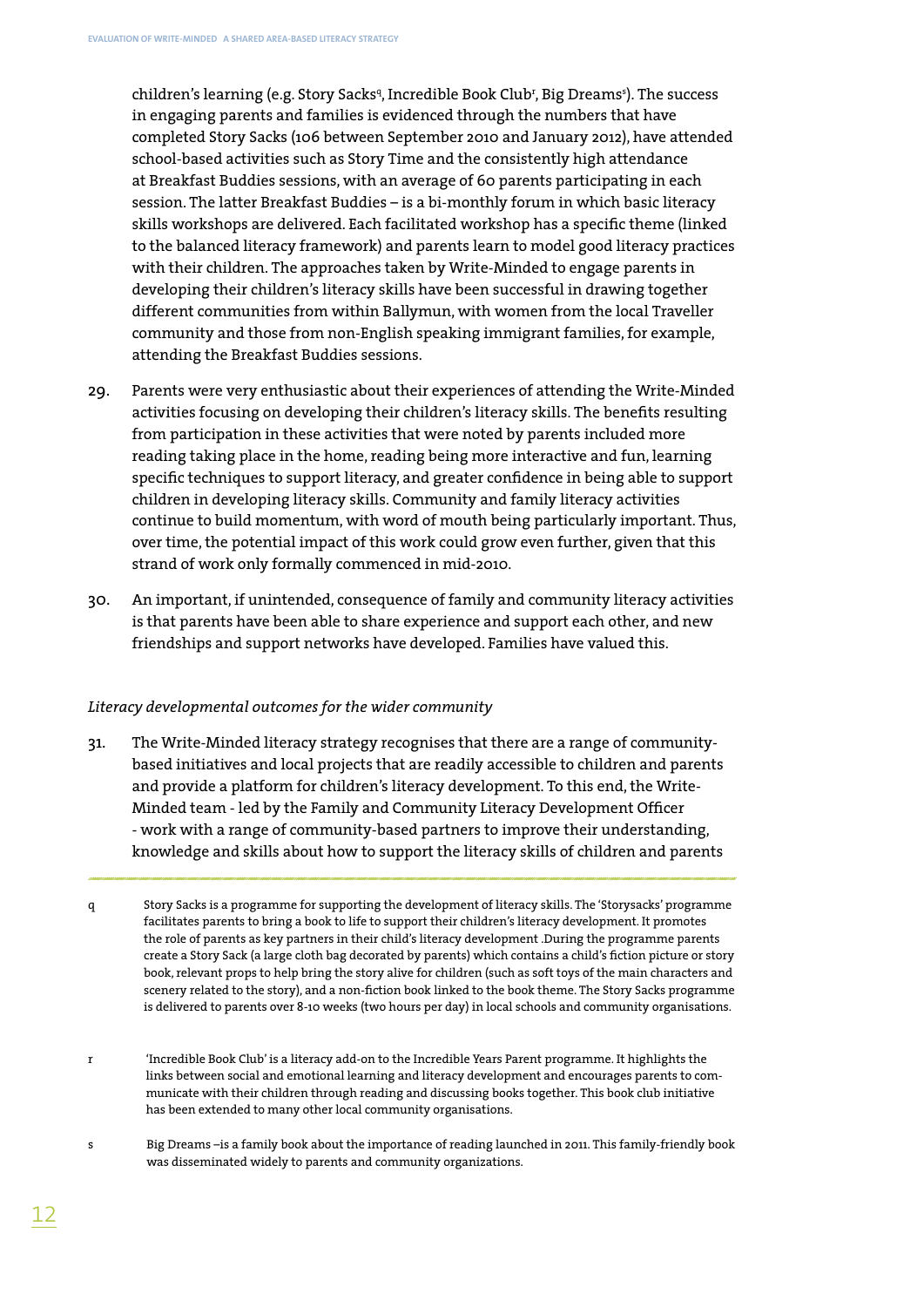- 32. The family and community strand of work is informed by a structure developed during the service design, which emphasises the importance of increased focus within the family and community on literacy development, greater time dedicated to supporting literacy development within the family and community and improved quality of attention given to supporting the literacy development within the family and community.
- 33. Tailored capacity building activities in this strand of work include modelled reading sessions (for community workers and families), integrating evidence-based literacy strategies into youth programmes, implementing a Summer Slide Programmet , providing guidance on how to develop young people's speaking and listening skills and more generally providing support on how to integrate literacy activities into their work with community groups.
- 34. Community-based initiatives and projects have welcomed support from the Write-Minded team because they have sought to engage with, and enhance existing services, and build on the expertise, programmes and community-based partnerships that already exist. Community organisations indicated that, through working with Write-Minded, they had developed greater awareness of literacy issues and the important role they play in developing and promoting literacy skills in the community.
- 35. There is evidence that community groups are developing the skills and confidence to implement the techniques and approaches introduced by Write-Minded, and are eager to continue to develop their capacity in this area. It appears that the Write-Minded strategy has had a real and direct impact on building the capacity and skills of the community sector around literacy support, with new strategies and approaches being embedded within services, which will contribute to sustainability.

#### *Influencing policy*

- 36. As a systems change initiative, *youngballymun* seeks to inform and influence national policy. *youngballymun* and the Write-Minded Team have hosted conferences, workshops, round table events, and have presented at several conferences in the last three years.
- 37. It is notable that the Coalition's Programme for Government 'Towards Recovery: A Programme for a National Government 2011-2016'u makes direct mention of *youngballymun* in the section on education priorities, and that it makes a commitment to increase the amount of time spent on literacy to 120 minutes per day in DEIS schools as recommended by the Chicago Literacy Framework and others, and 90 minutes per day in non-DEIS schools. The new education priorities and recognition of the work of *youngballymun*, would suggest they have been able to influence national policy initiatives.

t Summer Slide' is a term describing the loss of valuable literacy skills over the summer months if children are not engaged in literacy activities. The programme supports community organisations to integrate a literacy focus into their summer programmes.

u http://www.taoiseach.gov.ie/eng/Publications/Publications\_Archive/Publications\_2011/Programme\_for\_ Government\_2011.pdf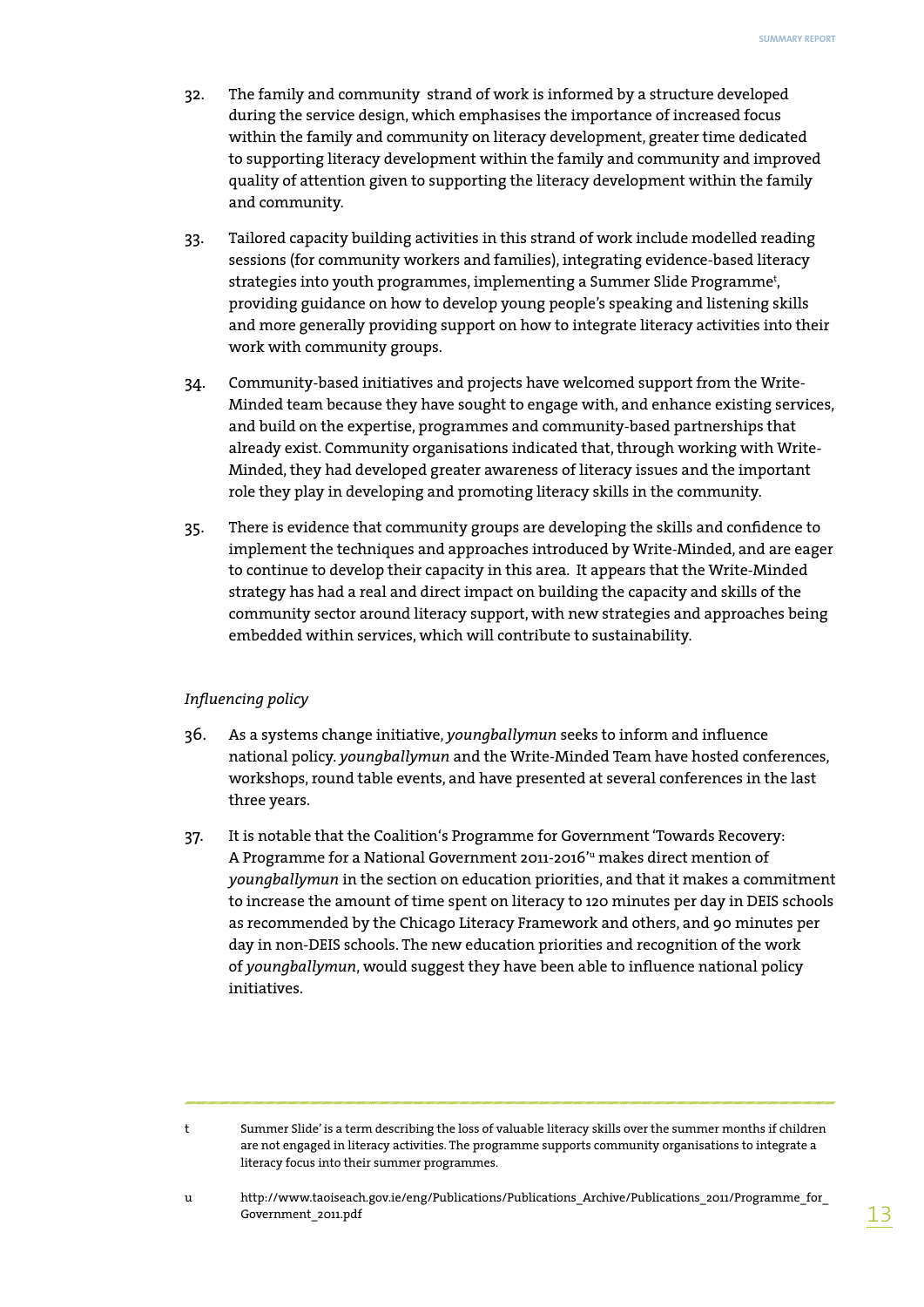$\mathcal{Q}$ 

 $\frac{s}{2}$ 

K

i<br>X

 $\overline{\mathbf{v}}$ 

a

Ø.

14

 $S_{ik}$ 

n<sup>F!</sup>vK

8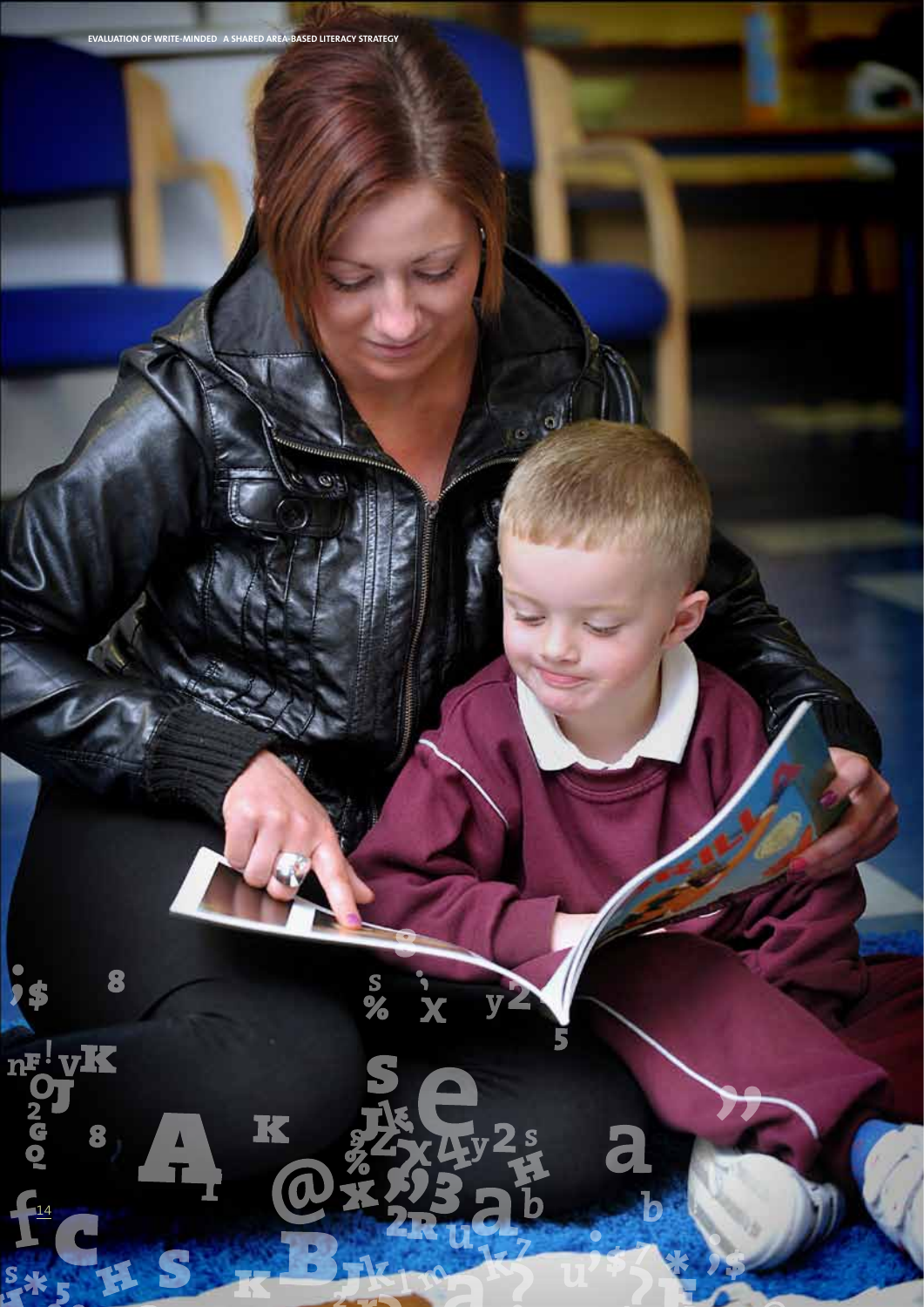### Conclusions

#### *Sustainability of the work of Write-Minded*

- 38. There are encouraging signs in schools that the whole-school planning process for literacy has been strengthened leading to more effective implementation of school literacy plans in guiding literacy teaching. As a result of the enhanced CPD and in-school support provided to teachers by the Write-Minded team many teachers reported growing confidence in teaching literacy and in using different techniques such as the *First Steps* approach. They also suggested that, given the plethora of activity in the last three years, it would be useful at this stage to have time to consolidate and assimilate new learning.
- 39. There are encouraging signs that schools, community groups and parents/families are further developing their capacity to support literacy development as a result of their engagement with the Write-Minded strategy. Whilst community organisations value continued advice and support from the Write-Minded team, there is evidence that they are implementing the strategies and activities Write-Minded introduced and taking ownership of these approaches.

#### *Replicability of the Write-Minded Model*

- 40. The available evidence suggests the Write-Minded model could be replicated elsewhere. Over the last three years and as part of Write-Minded's literacy strategy, the core team has developed a series of locally accessible, tailored, capacity building activities, networking opportunities, and one-to-one support focused on teacher, school, community agency and family needs. In addition, a bank of tools and resources has been developed that, with appropriate training and mentoring, could be scaled up and replicated elsewhere.
- 41. To replicate the Write-Minded team model in other areas would be resource intensive. However, based on the learning in Ballymun some major efficiency savings in the replication of the Write-Minded area literacy strategy can be achieved. Key elements of replication include: undertaking CPD on literacy with teachers; additional support for schools in developing their whole school literacy plans; delivering associated literacy leadership training; up-skilling and development of family and community support services capacity to support literacy. In addition, the reorientation and refocusing of key education support roles at local level and increased integration between School Completion and the Professional Development Support Service for teachers (PDST), education support services, HSE speech and language therapy services and schools would be recommended. Building on existing initiatives and resources the Write-Minded team has helped to ensure a shared area-based literacy vision across schools and families and community services; enhanced momentum, co-ordination and integration across agencies and services; and with their mentoring support the overall replication process is likely to be effective, if carefully planned and targeted. The ongoing work in Ballymun to embed the area-based literacy strategy and to ensure its continuity post the ten-year change agenda of youngballymun will also make an essential contribution to a larger scale literacy project.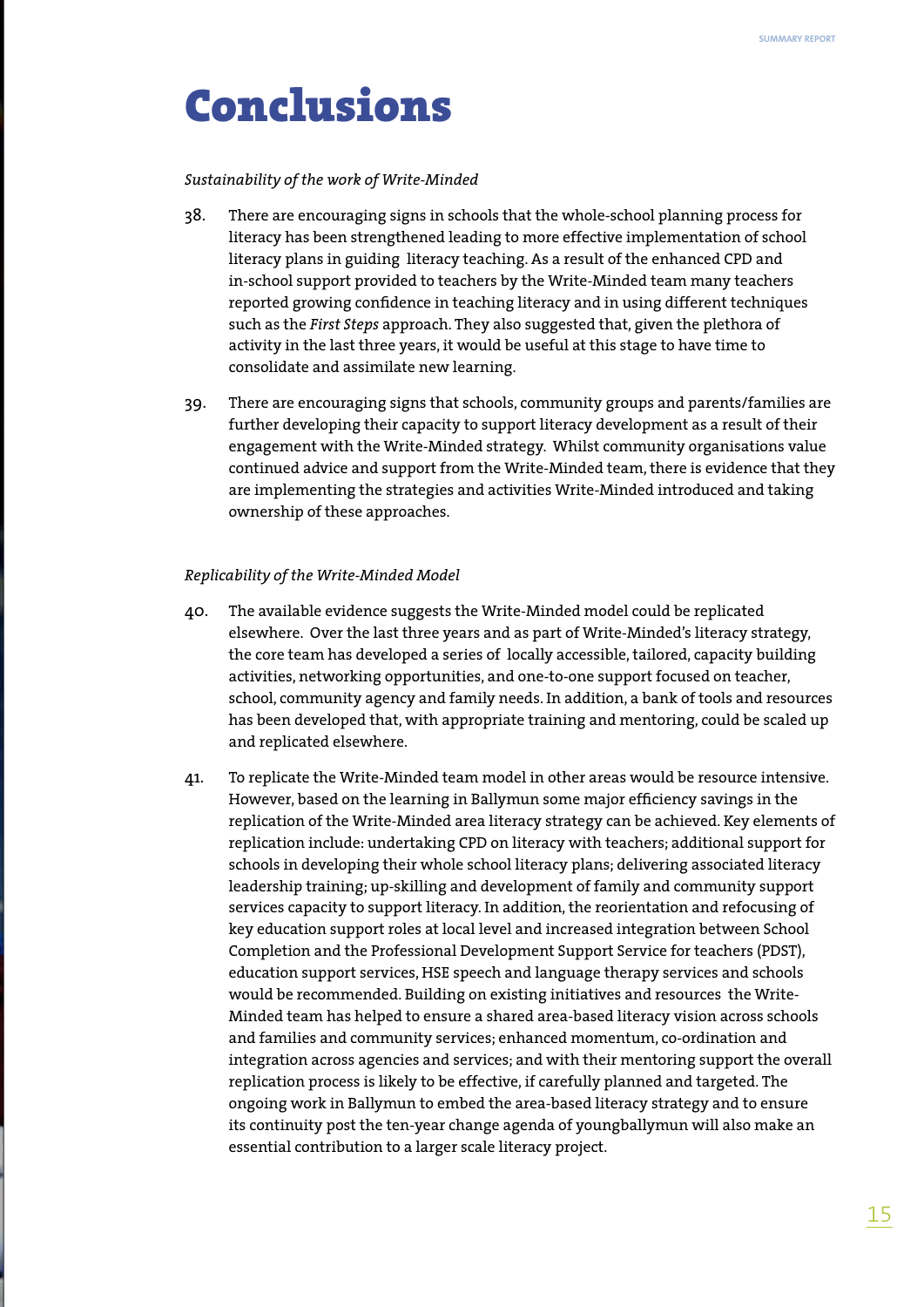| <b>Theme</b>                  | Recommendations                                                                                                                                                                                                                                                                                                                                                                                                                                                                                                                                                                                                                                                                                                   |
|-------------------------------|-------------------------------------------------------------------------------------------------------------------------------------------------------------------------------------------------------------------------------------------------------------------------------------------------------------------------------------------------------------------------------------------------------------------------------------------------------------------------------------------------------------------------------------------------------------------------------------------------------------------------------------------------------------------------------------------------------------------|
| <b>National</b><br>Policy     | youngballymun should disseminate the findings and learning<br>from this evaluation with a view to influencing national policy<br>development in the field of school-based literacy support. This<br>activity should include a focus on highlighting the importance of<br>capacity building in the voluntary and community sector, alongside<br>work in schools, to support the work of schools and to increase<br>parental and family engagement.                                                                                                                                                                                                                                                                 |
|                               | Where possible, the youngballymun team should seek to identify<br>routes to share and disseminate, outside of Ballymun, the tools<br>that have been developed by the Write-Minded team (such as the<br>template for the whole-school literacy plan, as well as the practical<br>resources that have been developed for teachers and community<br>organisations).                                                                                                                                                                                                                                                                                                                                                  |
| Strategy level<br>(core team) | There is a need to review the logic model developed for Write-Minded<br>to identify and make links with the wider activities supported by<br>youngballymun that may be having an impact on children's literacy<br>(including Incredible Years youngballymun, and the Learning Years'<br>Service). There is also a need to assess how a specific focus on the<br>'voices of children' could be used to identify learning activities and<br>ways of working that might make the link between inputs, activities<br>and outcomes more productive.                                                                                                                                                                    |
|                               | There are a number of difficulties in engaging effectively with<br>second level schools around literacy development and these stem<br>from issues that are inherent at a national level (including teachers'<br>understanding of how to support literacy at second level, and their<br>perceptions of their role and responsibility in doing this). With this<br>in mind, we suggest that the Write-Minded team review whether<br>there is much to be gained from directing resources at this activity<br>in the short-to medium-term. Instead, it may prove more effective<br>to direct their resources towards influencing national policy and<br>support structures around literacy in second level education. |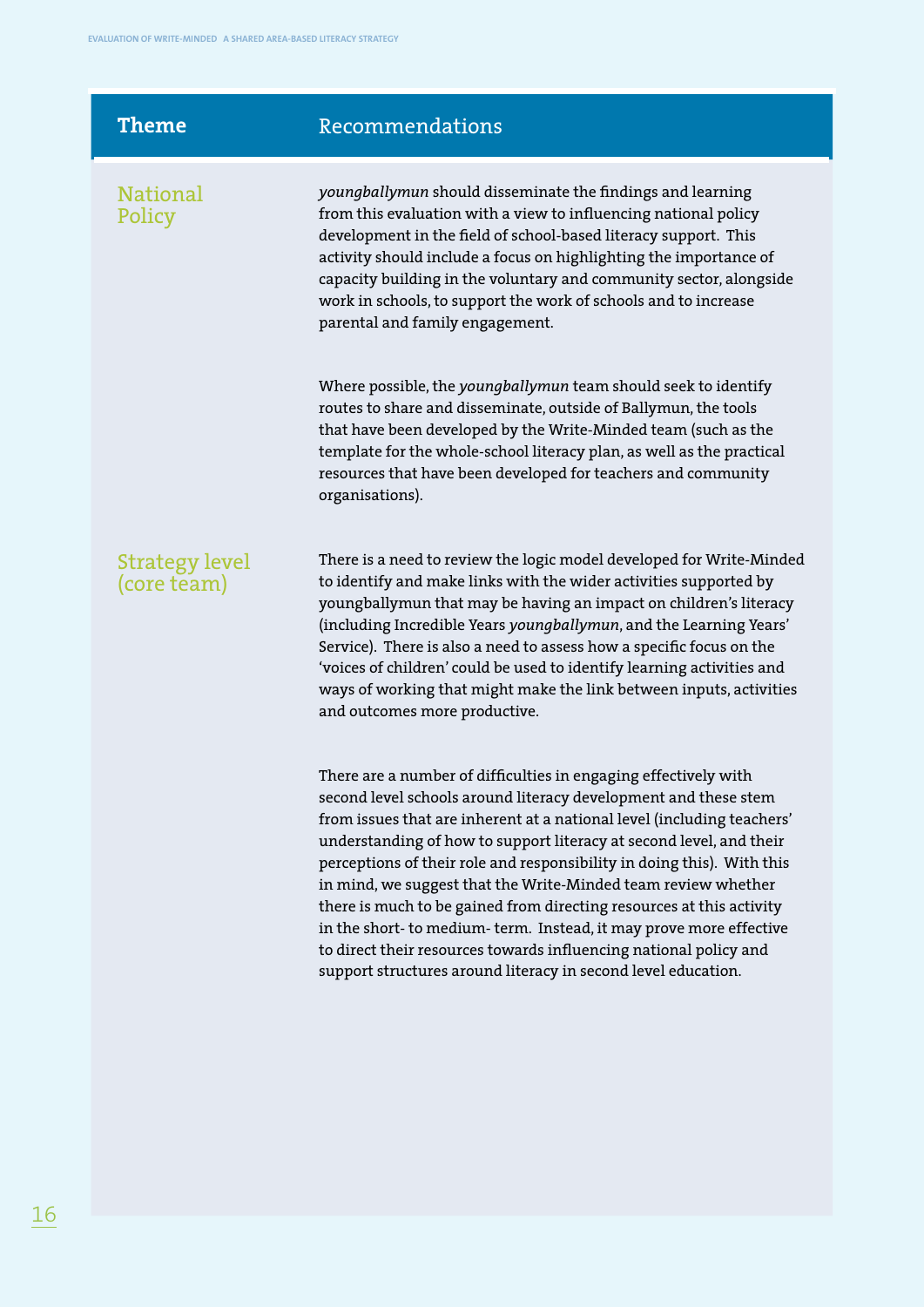| <b>Theme</b>                                                 | Recommendations                                                                                                                                                                                                                                                                                                                                                                                                                                                                                   |
|--------------------------------------------------------------|---------------------------------------------------------------------------------------------------------------------------------------------------------------------------------------------------------------------------------------------------------------------------------------------------------------------------------------------------------------------------------------------------------------------------------------------------------------------------------------------------|
| School-based<br>activity (core<br>team)                      | We suggest that, going forward, there is a need for a focus on<br>promoting the embedding of effective literacy approaches in<br>the classroom amongst individual teachers, with a reduction<br>in emphasis, over time, on awareness raising or whole-school<br>instructional and/or information sessions. These have largely proved<br>productive already and are now less critical to progress than the<br>embedding and consolidation of teaching and learning activities in<br>the classroom. |
|                                                              | From discussions with teachers, we believe that there is still a need<br>for the development of additional classroom resources to support<br>literacy teaching amongst the youngest age groups (the Junior and<br>Senior Infants)                                                                                                                                                                                                                                                                 |
| <b>Schools</b>                                               | Schools should engage with their whole school planning process on<br>an ongoing basis and continue to engage with reflective practice to<br>consolidate and review approaches and share resources and ideas<br>that prove effective.                                                                                                                                                                                                                                                              |
|                                                              | Schools should encourage all First Steps trained tutors to take the lead<br>in inducting new staff in using the First Steps approaches. This should<br>lead to greater school ownership and less reliance on the Write-<br>Minded team to disseminate these approaches.                                                                                                                                                                                                                           |
| Parent &<br>family<br>development<br>activity (core<br>team) | The Write-Minded team should consider whether there could be a<br>greater focus, in family work, on supporting older children's literacy.<br>Parents expressed an interest in learning how they can support<br>and develop literacy skills amongst their children in second level<br>education.                                                                                                                                                                                                   |
|                                                              | There is potential for the parent and family development activity to<br>reach even larger groups of parents if more parents can be trained to<br>lead activities. We recommend taking a 'train the trainer' approach,<br>with volunteers being trained and supported to lead Story Sacks<br>sessions, for example.                                                                                                                                                                                |
|                                                              |                                                                                                                                                                                                                                                                                                                                                                                                                                                                                                   |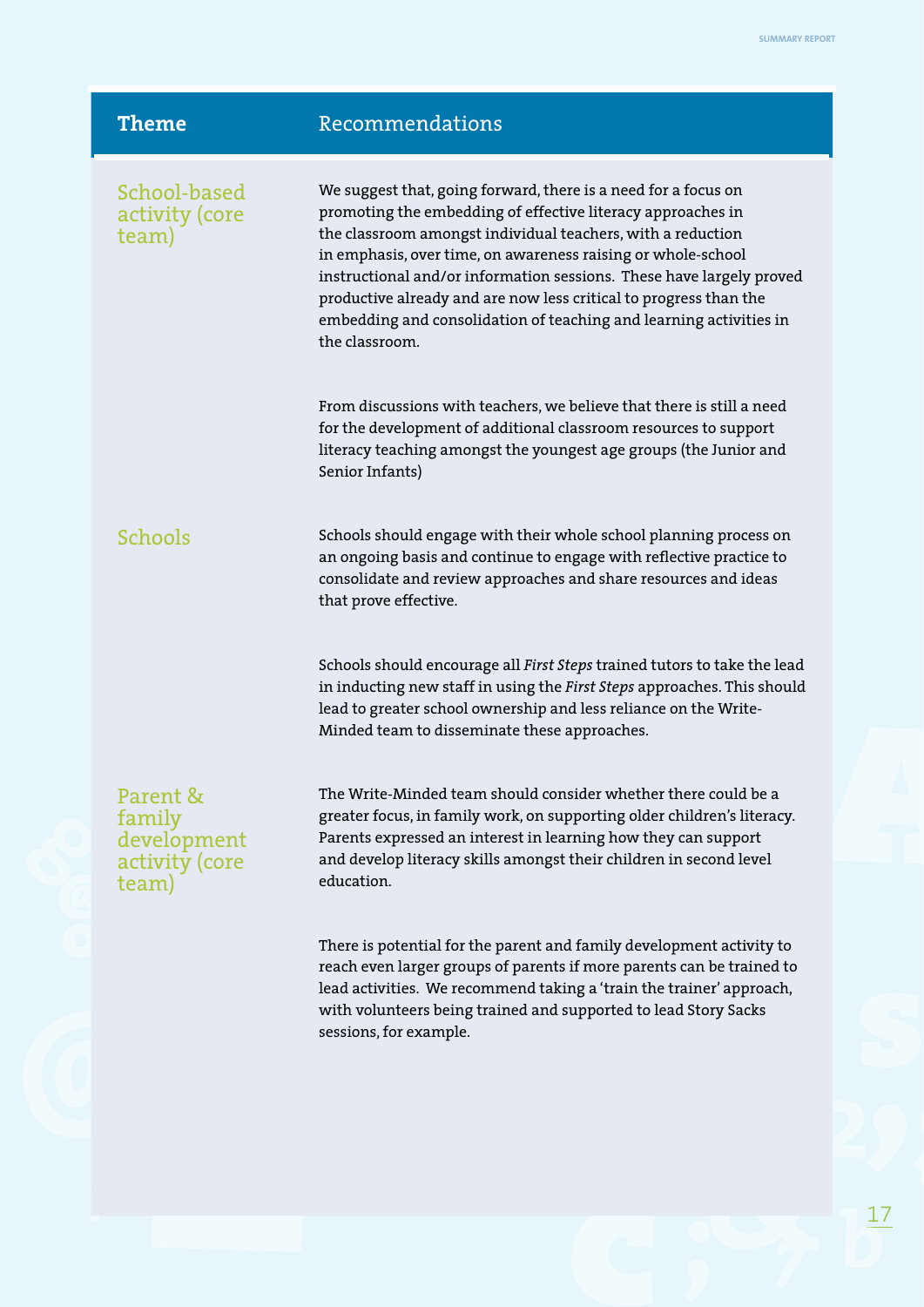| <b>Theme</b>                                         | Recommendations                                                                                                                                                                                                                                                                                                                                                                                                                                                                                                                             |
|------------------------------------------------------|---------------------------------------------------------------------------------------------------------------------------------------------------------------------------------------------------------------------------------------------------------------------------------------------------------------------------------------------------------------------------------------------------------------------------------------------------------------------------------------------------------------------------------------------|
| Community<br>organisation<br>development<br>activity | youngballymun should consider ways in which links between<br>Write-Minded and the Learning Years' strategy could be enhanced<br>to develop the capacity of the childcare and early years' education<br>workforce in supporting children's early literacy development. This<br>could include running Story Sacks session for staff in early years'<br>settings (perhaps also involving parents and carers).                                                                                                                                  |
|                                                      | As with the parent and family development activity, there are<br>opportunities to develop a 'train the trainer' approach to ensure<br>development activity is embedded and can be rolled out more widely.                                                                                                                                                                                                                                                                                                                                   |
| Monitoring<br>and evaluation                         | youngballymun now has a set of tools and baseline data which<br>allows for the long-term monitoring of the Write-Minded strategy to<br>understand trends in pupils' literacy skills over time. We recommend<br>that the following actions are taken:                                                                                                                                                                                                                                                                                        |
|                                                      | • Continue to collate and analyse MICRA-T/DPRT-R reading<br>comprehension data to monitor trends in performance over time.<br>Ideally this should include annual data collection for the baseline<br>cohort (i.e. those that were in 1st and 3rd Class at the time of the<br>current study), as well as data collection for the new 1st Class<br>pupils each year, repeating data collection for these cohorts at 3rd<br>and 6th Class.                                                                                                     |
|                                                      | • If possible, and the relevant data can be obtained, compare the<br>assessment scores of the study cohorts with those of matched<br>cohorts in other DEIS areas to look at comparative progress over<br>time. There are a number of statistical considerations here,<br>including whether access to individual pupil data from Micra-t or<br>DPRT-R can be obtained and whether other pupil and school level<br>variables can be included in the analysis. Any such comparative<br>analysis will need to be very clear about data caveats. |
|                                                      | • Repeat the NFER developed writing assessments with the original<br>cohorts included in the study (1st and 3rd Class), when they are<br>in 3rd and 6th Class, to allow for comparison with the original<br>baseline results for those year groups. If resources allow, we<br>would also recommend repeating the 1st, 3rd and 6th Class writing<br>assessments at regular intervals (say every 2-3 years) with new<br>cohorts of pupils where reading comprehension data is being<br>collected.                                             |
|                                                      | • Compare findings from the pupil attitudinal surveys with the<br>relevant questions from the national PIRLS survey outcomes<br>(when the data is released) to explore any differences with pupils<br>nationally.                                                                                                                                                                                                                                                                                                                           |
|                                                      |                                                                                                                                                                                                                                                                                                                                                                                                                                                                                                                                             |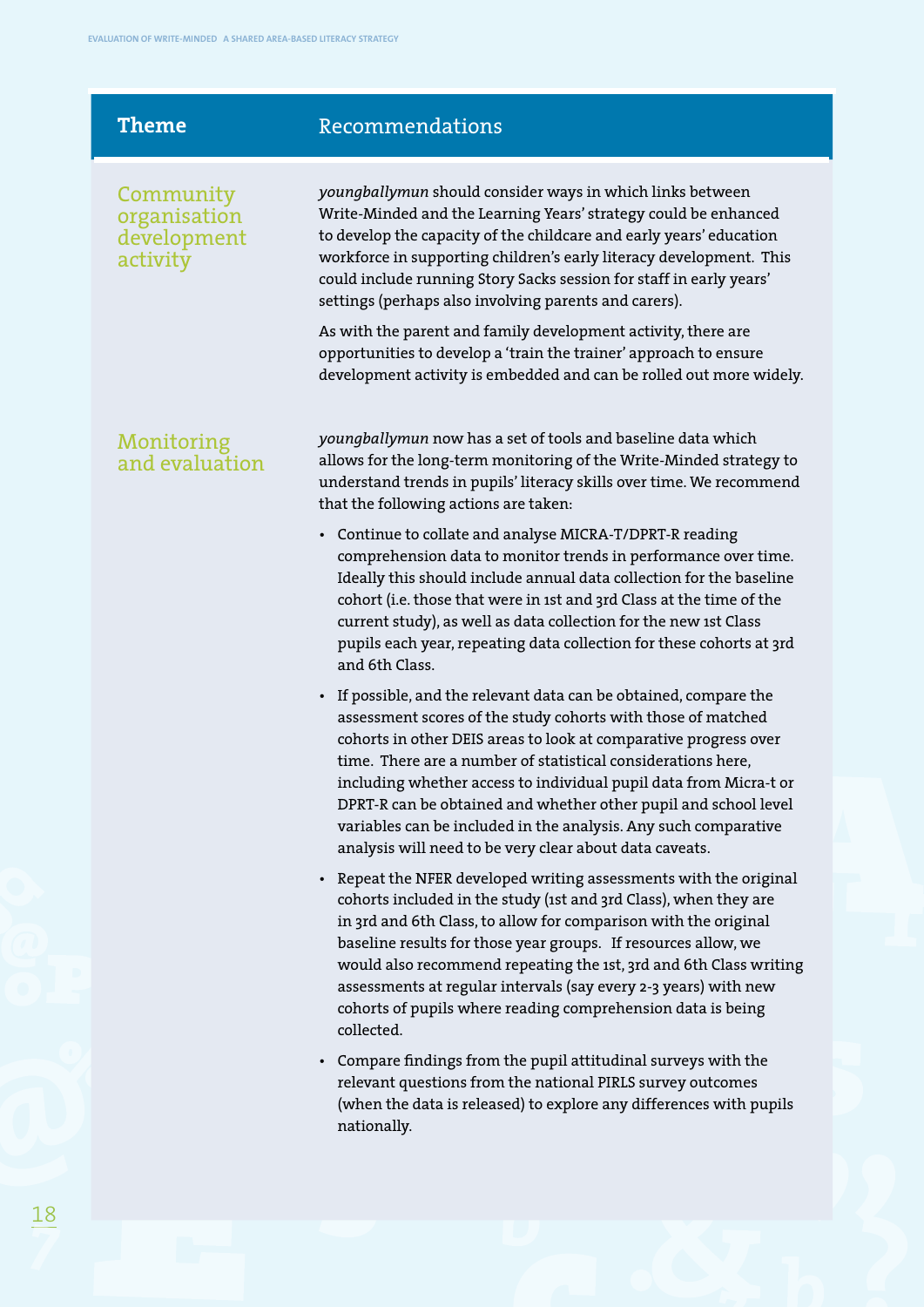| <b>Theme</b>                 | Recommendations                                                                                                                                                                                                                                                                                                                                                                                                                                                                                                                                                                                                                                                                                                                                                                                                                                                                                                                                                                                                                      |
|------------------------------|--------------------------------------------------------------------------------------------------------------------------------------------------------------------------------------------------------------------------------------------------------------------------------------------------------------------------------------------------------------------------------------------------------------------------------------------------------------------------------------------------------------------------------------------------------------------------------------------------------------------------------------------------------------------------------------------------------------------------------------------------------------------------------------------------------------------------------------------------------------------------------------------------------------------------------------------------------------------------------------------------------------------------------------|
| Monitoring<br>and evaluation | • Repeat the pupil attitudinal survey every 2-3 years to identify trends<br>• Repeat the CELF-4 assessments with pupils in 3rd Class at the<br>time of the study, when they reach 6th Class. Ideally, we would<br>recommend a rolling programme of such assessments with<br>successive 1st class                                                                                                                                                                                                                                                                                                                                                                                                                                                                                                                                                                                                                                                                                                                                     |
|                              | Measuring outcomes from parent and family and community<br>development activity is complex and within the scope of the<br>evaluation the evidence we gathered was largely anecdotal (but<br>consistently positive). Attendance at parent events, for example,<br>was high and growing, and outputs from these activities, including<br>the construction of Story Sacks, are measurable, but the extent to<br>which they contribute to higher levels of literacy activity in the home<br>cannot be captured by measuring such activity alone. We suggest<br>youngballymun consider options for addressing this to allow for more<br>robust monitoring over time. Examples might include:                                                                                                                                                                                                                                                                                                                                              |
|                              | An annual (or two yearly) survey of community organisations<br>(and their staff) to understand attitudes to literacy, confidence<br>in teaching it, and the extent to which it forms part of the<br>organisations' work.                                                                                                                                                                                                                                                                                                                                                                                                                                                                                                                                                                                                                                                                                                                                                                                                             |
|                              | A survey of parents to gather data on literacy activity in the home<br>$\bullet$<br>(e.g. regularity of reading with children) which can be repeated<br>and tracked over time. Whilst the opportunity for a baseline<br>survey (i.e. pre-2010) has been missed there is still an opportunity<br>to understand the extent to which community development<br>activity is influencing literacy support for children in the home.<br>The challenge here, however, would be cost and levels of literacy<br>amongst some parents. Whilst self-completion paper surveys,<br>distributed through schools, would be the least expensive means<br>of conducting such surveys, response rates are likely to be low and<br>therefore not sufficiently informative to provide a longitudinal<br>analysis. The cost of conducting computer-aided telephone or face-<br>to-face surveys would be significantly higher, but response rates<br>would also be higher, particularly if parents were informed in<br>advance and trusted the interviewer. |